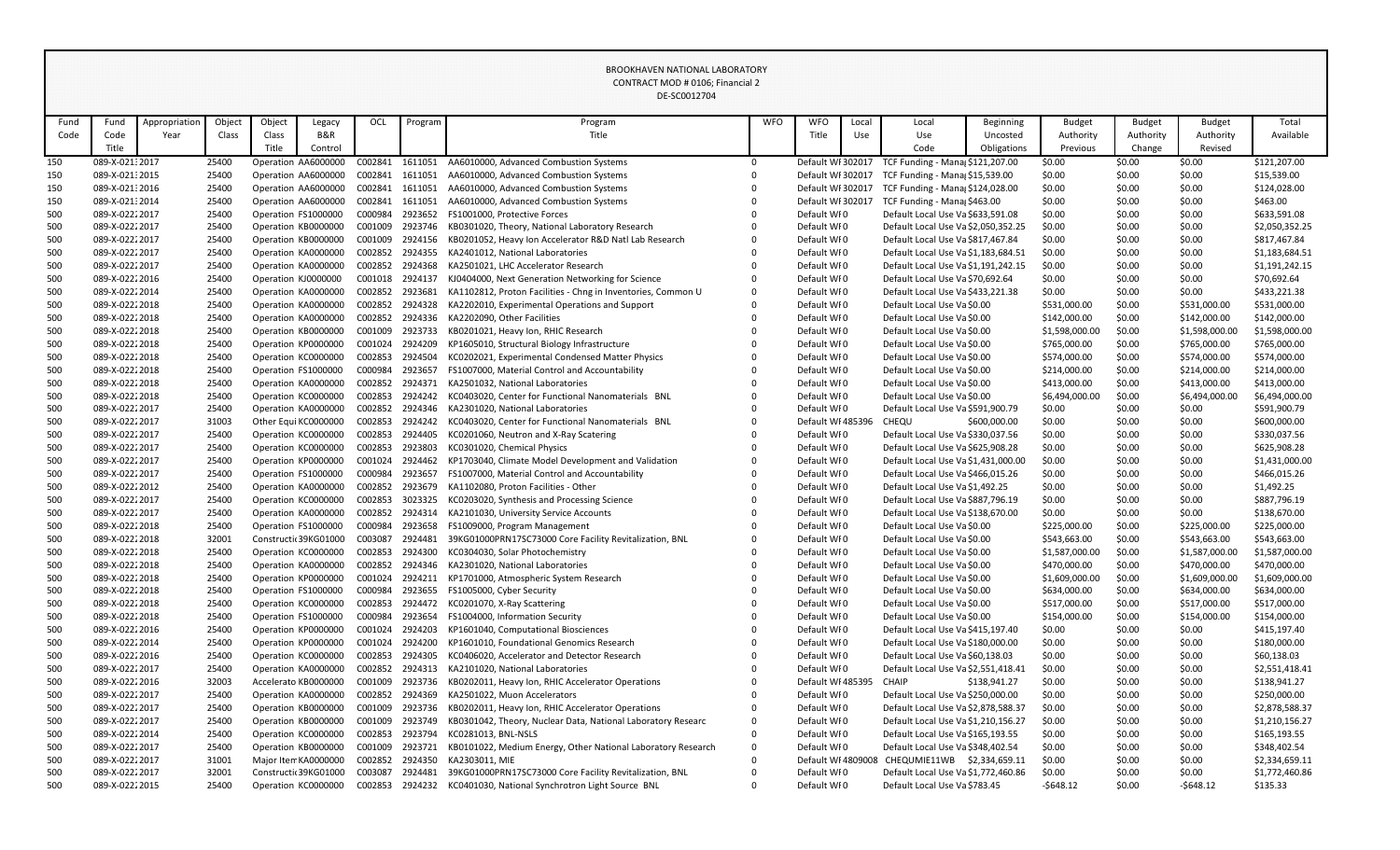| Fund | Fund            | Appropriation | Object | Object | Legacy               | OCL     | Program | Program                                                      | <b>WFO</b>  | <b>WFO</b>        | Local | Local                                | Beginning      | <b>Budget</b>  | <b>Budget</b> | <b>Budget</b>  | Total           |
|------|-----------------|---------------|--------|--------|----------------------|---------|---------|--------------------------------------------------------------|-------------|-------------------|-------|--------------------------------------|----------------|----------------|---------------|----------------|-----------------|
| Code | Code            | Year          | Class  | Class  | B&R                  |         |         | Title                                                        |             | Title             | Use   | Use                                  | Uncosted       | Authority      | Authority     | Authority      | Available       |
|      | Title           |               |        | Title  | Control              |         |         |                                                              |             |                   |       | Code                                 | Obligations    | Previous       | Change        | Revised        |                 |
| 500  | 089-X-0222 2016 |               | 31003  |        | Other Equi KB0000000 | C001009 | 2923736 | KB0202011, Heavy Ion, RHIC Accelerator Operations            | $\Omega$    | Default WF485396  |       | CHEQU                                | \$756,638.70   | \$0.00         | \$0.00        | \$0.00         | \$756,638.70    |
| 500  | 089-X-02222017  |               | 25400  |        | Operation KC0000000  | C002853 | 2924472 | KC0201070, X-Ray Scattering                                  | $\Omega$    | Default WFO       |       | Default Local Use Va \$595,500.79    |                | \$0.00         | \$0.00        | \$0.00         | \$595,500.79    |
| 500  | 089-X-02222018  |               | 32001  |        | Constructi 39KA00000 | C002786 | 2924263 | 39KA00000PRN11SC40000, Long Baseline Neutrino Experiment PE  | $\Omega$    | Default WFO       |       | Default Local Use Va \$0.00          |                | \$2,400,000.00 | \$0.00        | \$2,400,000.00 | \$2,400,000.00  |
| 500  | 089-X-02222018  |               | 25400  |        | Operation KB0000000  | C001009 | 2923721 | KB0101022, Medium Energy, Other National Laboratory Research | $\Omega$    | Default WFO       |       | Default Local Use Va \$0.00          |                | \$704,000.00   | \$0.00        | \$704,000.00   | \$704,000.00    |
| 500  | 089-X-02222018  |               | 25400  |        | Operation KC0000000  | C002853 | 3023325 | KC0203020, Synthesis and Processing Science                  |             | Default WI0       |       | Default Local Use Va \$0.00          |                | \$565,000.00   | \$0.00        | \$565,000.00   | \$565,000.00    |
| 500  | 089-X-02222018  |               | 25400  |        | Operation KA0000000  | C002852 | 2924358 | KA2401022, Scientific Computing                              |             | Default WF0       |       | Default Local Use Va \$0.00          |                | \$72,000.00    | \$0.00        | \$72,000.00    | \$72,000.00     |
|      | 089-X-02222018  |               |        |        |                      |         |         | KA2602020, Accelerator Test Facility ATF Operations          |             |                   |       | <b>CHAIP</b>                         |                |                |               |                |                 |
| 500  |                 |               | 32003  |        | Accelerato KA0000000 | C002852 | 2924496 |                                                              |             | Default WI 485395 |       |                                      | \$0.00         | \$218,000.00   | \$0.00        | \$218,000.00   | \$218,000.00    |
| 500  | 089-X-02222018  |               | 25400  |        | Operation KC0000000  | C002853 | 2924299 | KC0304020, Physical Biosciences                              |             | Default WFO       |       | Default Local Use Va \$0.00          |                | \$899,000.00   | \$0.00        | \$899,000.00   | \$899,000.00    |
| 500  | 089-X-02222014  |               | 25400  |        | Operation KB0000000  | C001009 | 2923741 | KB0281011, Nuclear Physics - RHIC                            |             | Default WFO       |       | Default Local Use Va \$82,974.96     |                | \$0.00         | \$0.00        | \$0.00         | \$82,974.96     |
| 500  | 089-X-02222017  |               | 31001  |        | Major Item KA0000000 | C002852 | 2924320 | KA2103011, MIE                                               |             | Default WF485486  |       | CHEQUMIE30YD                         | \$8,500,000.00 | \$0.00         | \$0.00        | \$0.00         | \$8,500,000.00  |
| 500  | 089-X-02222017  |               | 32003  |        | Accelerato KA0000000 | C002852 | 2924382 | KA2602010, Accelerator Operations and Support                |             | Default WF485395  |       | <b>CHAIP</b>                         | \$892,530.03   | \$0.00         | \$0.00        | \$0.00         | \$892,530.03    |
| 500  | 089-X-02222017  |               | 25400  |        | Operation KA0000000  | C002852 | 2924328 | KA2202010, Experimental Operations and Support               |             | Default WF0       |       | Default Local Use Va \$359,003.14    |                | \$0.00         | \$0.00        | \$0.00         | \$359,003.14    |
| 500  | 089-X-02222017  |               | 25400  |        | Operation KA0000000  | C002852 | 2924366 | KA2501012, National Laboratories                             |             | Default WFO       |       | Default Local Use Va \$924.97        |                | \$0.00         | \$0.00        | \$0.00         | \$924.97        |
| 500  | 089-X-02222017  |               | 25400  |        | Operation KP0000000  | C001024 | 2924216 | KP1703020, Earth System Modeling                             |             | Default WFO       |       | Default Local Use Va \$358,481.36    |                | \$0.00         | \$0.00        | \$0.00         | \$358,481.36    |
| 500  | 089-X-02222017  |               | 32001  |        | Constructi 39KA00000 | C002786 | 2924263 | 39KA00000PRN11SC40000, Long Baseline Neutrino Experiment PE  | $\Omega$    | Default WF0       |       | Default Local Use Va \$1,650,069.21  |                | \$0.00         | \$0.00        | \$0.00         | \$1,650,069.21  |
| 500  | 089-X-02222016  |               | 31001  |        | Major Item KA0000000 | C002852 | 2924320 | KA2103011, MIE                                               |             | Default WI 485486 |       | CHEQUMIE30YD                         | \$4,378,975.89 | \$0.00         | \$0.00        | \$0.00         | \$4,378,975.89  |
| 500  | 089-X-02222017  |               | 31003  |        | Other Equi KB0000000 | C001009 | 2923736 | KB0202011, Heavy Ion, RHIC Accelerator Operations            |             | Default WF485396  |       | CHEQU                                | \$1,094,000.00 | \$0.00         | \$0.00        | \$0.00         | \$1,094,000.00  |
| 500  | 089-X-02222017  |               | 25400  |        | Operation KC0000000  | C002853 | 2923769 | KC0201010, Structure Of Materials                            |             | Default WFO       |       | Default Local Use Va \$1,878,640.89  |                | \$0.00         | \$0.00        | \$0.00         | \$1,878,640.89  |
| 500  | 089-X-02222016  |               | 25400  |        | Operation KJ0000000  | C001018 | 2924135 | KJ0402000, Computer Sciences Research                        |             | Default WFO       |       | Default Local Use Va \$200,953.34    |                | \$0.00         | \$0.00        | \$0.00         | \$200,953.34    |
| 500  | 089-X-02222017  |               | 32003  |        | Accelerato KB0000000 | C001009 | 2923736 | KB0202011, Heavy Ion, RHIC Accelerator Operations            |             | Default WI 485395 |       | <b>CHAIP</b>                         | \$2,369,000.00 | \$0.00         | \$0.00        | \$0.00         | \$2,369,000.00  |
| 500  | 089-X-02222015  |               | 25400  |        | Operation KA0000000  | C002852 | 2924342 | KA2203012, Line Item OPC                                     |             | Default WF0       |       | Default Local Use Va \$219.26        |                | -\$219.26      | \$0.00        | $-5219.26$     | \$0.00          |
| 500  | 089-X-02222016  |               | 25400  |        | Operation KA0000000  | C002852 | 2924369 | KA2501022, Muon Accelerators                                 |             | Default WFO       |       | Default Local Use Va \$490,519.01    |                | \$0.00         | \$0.00        | \$0.00         | \$490,519.01    |
| 500  | 089-X-02222007  |               | 25400  |        | Operation KP0000000  | C001024 | 2923849 | KP1102010, Molecular Biology                                 |             | Default WFO       |       | Default Local Use Va \$16.33         |                | \$0.00         | \$0.00        | \$0.00         | \$16.33         |
| 500  | 089-X-02222017  |               | 25400  |        | Operation KC0000000  | C002853 | 2924421 | KC0406030, Long Term Surveillance and Maintenance            |             | Default WF0       |       | Default Local Use Va \$1,650,263.63  |                | \$0.00         | \$0.00        | \$0.00         | \$1,650,263.63  |
| 500  | 089-X-02222016  |               | 31003  |        | Other Equi KC0000000 | C002853 | 2924242 | KC0403020, Center for Functional Nanomaterials BNL           |             | Default WF485396  |       | CHEQU                                | \$410,798.13   | \$0.00         | \$0.00        | \$0.00         | \$410,798.13    |
| 500  | 089-X-02222016  |               | 25400  |        | Operation KP0000000  | C001024 | 2924209 | KP1605010, Structural Biology Infrastructure                 |             | Default WF0       |       | Default Local Use Va \$159,617.13    |                | \$0.00         | \$0.00        | \$0.00         | \$159,617.13    |
| 500  | 089-X-02222018  |               | 31003  |        | Other Equi KB0000000 | C001009 | 2923737 | KB0202012, Heavy Ion, RHIC Experimental Support              |             | Default WF485396  |       | <b>CHEQU</b>                         | \$0.00         | \$668,799.00   | \$0.00        | \$668,799.00   | \$668,799.00    |
| 500  | 089-X-02222012  |               | 25400  |        | Operation KA0000000  | C002852 | 2924034 | KA1502021, Advanced Technology Research, Accelerator Develop |             | Default WFO       |       | Default Local Use Va \$2,499.75      |                | -\$2,499.75    | \$0.00        | -\$2,499.75    | \$0.00          |
| 500  | 089-X-0222 2016 |               | 25400  |        | Operation KL0000000  | C001021 | 2924414 | KL1500000, Outreach                                          | $\Omega$    | Default WF0       |       | Default Local Use Va \$2,262.77      |                | \$0.00         | \$0.00        | \$0.00         | \$2,262.77      |
| 500  | 089-X-02222017  |               | 25400  |        | Operation FS1000000  | C000984 | 2923655 | FS1005000, Cyber Security                                    |             | Default WI0       |       | Default Local Use Va \$523,499.81    |                | \$0.00         | \$0.00        | \$0.00         | \$523,499.81    |
| 500  | 089-X-02222017  |               | 25400  |        | Operation KC0000000  | C002853 | 2924192 | KC0207010, Energy Frontier Research Centers EFRCs            |             | Default WI0       |       | Default Local Use Va \$3,332,000.00  |                | \$0.00         | \$0.00        | \$0.00         | \$3,332,000.00  |
| 500  | 089-X-0222 2009 |               | 25400  |        | Operation KB0000000  | C001009 | 2923741 | KB0281011, Nuclear Physics - RHIC                            |             | Default WF0       |       | Default Local Use Va \$267,025.04    |                | \$0.00         | \$0.00        | \$0.00         | \$267,025.04    |
| 500  | 089-X-02222016  |               | 25400  |        | Operation KA0000000  | C002852 | 2924314 | KA2101030, University Service Accounts                       |             | Default WFO       |       | Default Local Use Va \$85,265.00     |                | \$0.00         | \$0.00        | \$0.00         | \$85,265.00     |
| 500  | 089-X-02222017  |               | 25400  |        | Operation KA0000000  | C002852 | 2924371 | KA2501032, National Laboratories                             |             | Default WF0       |       | Default Local Use Va \$461,630.30    |                | \$0.00         | \$0.00        | \$0.00         | \$461,630.30    |
| 500  | 089-X-02222017  |               | 25400  |        | Operation FS1000000  | C000984 | 2923654 | FS1004000, Information Security                              |             | Default WI0       |       | Default Local Use Va \$154,019.41    |                | \$0.00         | \$0.00        | \$0.00         | \$154,019.41    |
| 500  | 089-X-02222017  |               | 25400  |        | Operation KC0000000  | C002853 | 2923809 | KC0302030, Heavy Element Chemistry                           |             | Default WFO       |       | Default Local Use Va \$89,285.79     |                | \$0.00         | \$0.00        | \$0.00         | \$89,285.79     |
| 500  | 089-X-02222016  |               | 25400  |        | Operation KP0000000  | C001024 | 2924205 | KP1602010, Radiochemistry and Imaging Instrumentation        |             | Default WF0       |       | Default Local Use Va \$521,900.65    |                | \$0.00         | \$0.00        | \$0.00         | \$521,900.65    |
| 500  | 089-X-02222015  |               | 25400  |        | Operation KA0000000  | C002852 | 2924313 | KA2101020, National Laboratories                             |             | Default WI 485474 |       | CHOPEMIE30YD                         | \$43,502.97    | \$0.00         | \$0.00        | \$0.00         | \$43,502.97     |
| 500  | 089-X-02222017  |               | 25400  |        | Operation KA0000000  | C002852 | 2924325 | KA2201020, National Laboratories                             |             | Default WF0       |       | Default Local Use Va \$1,768,961.30  |                | \$0.00         | \$0.00        | \$0.00         | \$1,768,961.30  |
| 500  | 089-X-02222017  |               | 25400  |        | Operation KA0000000  | C002852 | 2924358 | KA2401022, Scientific Computing                              |             | Default WI0       |       | Default Local Use Va \$232,519.94    |                | \$0.00         | \$0.00        | \$0.00         | \$232,519.94    |
| 500  | 089-X-02222017  |               | 25400  |        | Operation KP0000000  | C001024 | 2924211 | KP1701000, Atmospheric System Research                       |             | Default WI0       |       | Default Local Use Va \$1,194,416.20  |                | \$0.00         | \$0.00        | \$0.00         | \$1,194,416.20  |
| 500  | 089-X-02222015  |               | 25400  |        | Operation KP0000000  | C001024 | 2924417 | KP1606000, STARTING IN FY 2018, DO NOT USE!!! Mesoscale to M | $\mathbf 0$ | Default WI0       |       | Default Local Use Va \$426,274.76    |                | \$0.00         | \$0.00        | \$0.00         | \$426,274.76    |
| 500  | 089-X-02222016  |               | 25400  |        | Operation KL0000000  | C001021 | 2924408 | KL1003000, Visiting Faculty Program                          |             | Default WFO       |       | Default Local Use Va \$4,603.33      |                | \$0.00         | \$0.00        | \$0.00         | \$4,603.33      |
| 500  | 089-X-02222016  |               | 31001  |        | Major Item KC0000000 | C002853 | 2924289 | KC0405060, NSLS-II Experimental Tools NEXT                   |             | Default WI 485469 |       | CHEQUMIE21XG                         | \$698,538.41   | \$0.00         | \$0.00        | \$0.00         | \$698,538.41    |
| 500  | 089-X-02222017  |               | 25400  |        | Operation KC0000000  | C002853 | 2924300 | KC0304030, Solar Photochemistry                              |             | Default WI0       |       | Default Local Use Va \$2,845,516.62  |                | \$0.00         | \$0.00        | \$0.00         | \$2,845,516.62  |
| 500  | 089-X-02222017  |               | 25400  |        | Operation KB0000000  | C001009 | 2923737 | KB0202012, Heavy Ion, RHIC Experimental Support              |             | Default WF0       |       | Default Local Use Va \$8,542,881.26  |                | \$0.00         | \$0.00        | \$0.00         | \$8,542,881.26  |
| 500  | 089-X-02222017  |               | 25400  |        | Operation KA0000000  | C002852 | 2924320 | KA2103011, MIE                                               |             | Default WI 485493 |       | CHOPEMIE61BM \$1,149,482.75          |                | \$0.00         | \$0.00        | \$0.00         | \$1,149,482.75  |
| 500  | 089-X-02222017  |               | 25400  |        | Operation FS1000000  | C000984 | 2923656 | FS1006000, Personnel Security                                |             | Default WFO       |       | Default Local Use Va \$214,863.42    |                | \$0.00         | \$0.00        | \$0.00         | \$214,863.42    |
| 500  | 089-X-02222017  |               | 25400  |        | Operation KC0000000  | C002853 | 2924242 | KC0403020, Center for Functional Nanomaterials BNL           |             | Default WF0       |       | Default Local Use Va \$11,363,791.95 |                | \$0.00         | \$0.00        | \$0.00         | \$11,363,791.95 |
| 500  | 089-X-02222017  |               | 25400  |        | Operation KL0000000  | C001021 | 2924406 | KL1001000, Science Undergraduate Laboratory Internship       |             | Default WFO       |       | Default Local Use Va \$553,646.70    |                | \$0.00         | \$0.00        | \$0.00         | \$553,646.70    |
| 500  | 089-X-02222017  |               | 25400  |        | Operation KJ0000000  | C001018 | 2924476 | KJ0403010, Computational Partnerships - SciDAC               |             | Default WI0       |       | Default Local Use Va \$820,586.31    |                | \$0.00         | \$0.00        | \$0.00         | \$820,586.31    |
| 500  | 089-X-02222018  |               | 25400  |        | Operation FS1000000  | C000984 | 2923656 | FS1006000, Personnel Security                                |             | Default WF0       |       | Default Local Use Va \$0.00          |                | \$178,000.00   | \$0.00        | \$178,000.00   | \$178,000.00    |
| 500  | 089-X-02222018  |               | 25400  |        | Operation KB0000000  | C001009 | 2923749 | KB0301042, Theory, Nuclear Data, National Laboratory Researc | 0           | Default WFO       |       | Default Local Use Va \$0.00          |                | \$1,031,000.00 | \$0.00        | \$1,031,000.00 | \$1,031,000.00  |
| 500  | 089-X-02222018  |               | 25400  |        | Operation KA0000000  | C002852 | 2924368 | KA2501021, LHC Accelerator Research                          | $\Omega$    | Default WFO       |       | Default Local Use Va \$0.00          |                | \$843,000.00   | \$0.00        | \$843,000.00   | \$843,000.00    |
|      |                 |               |        |        |                      |         |         |                                                              |             |                   |       |                                      |                |                |               |                |                 |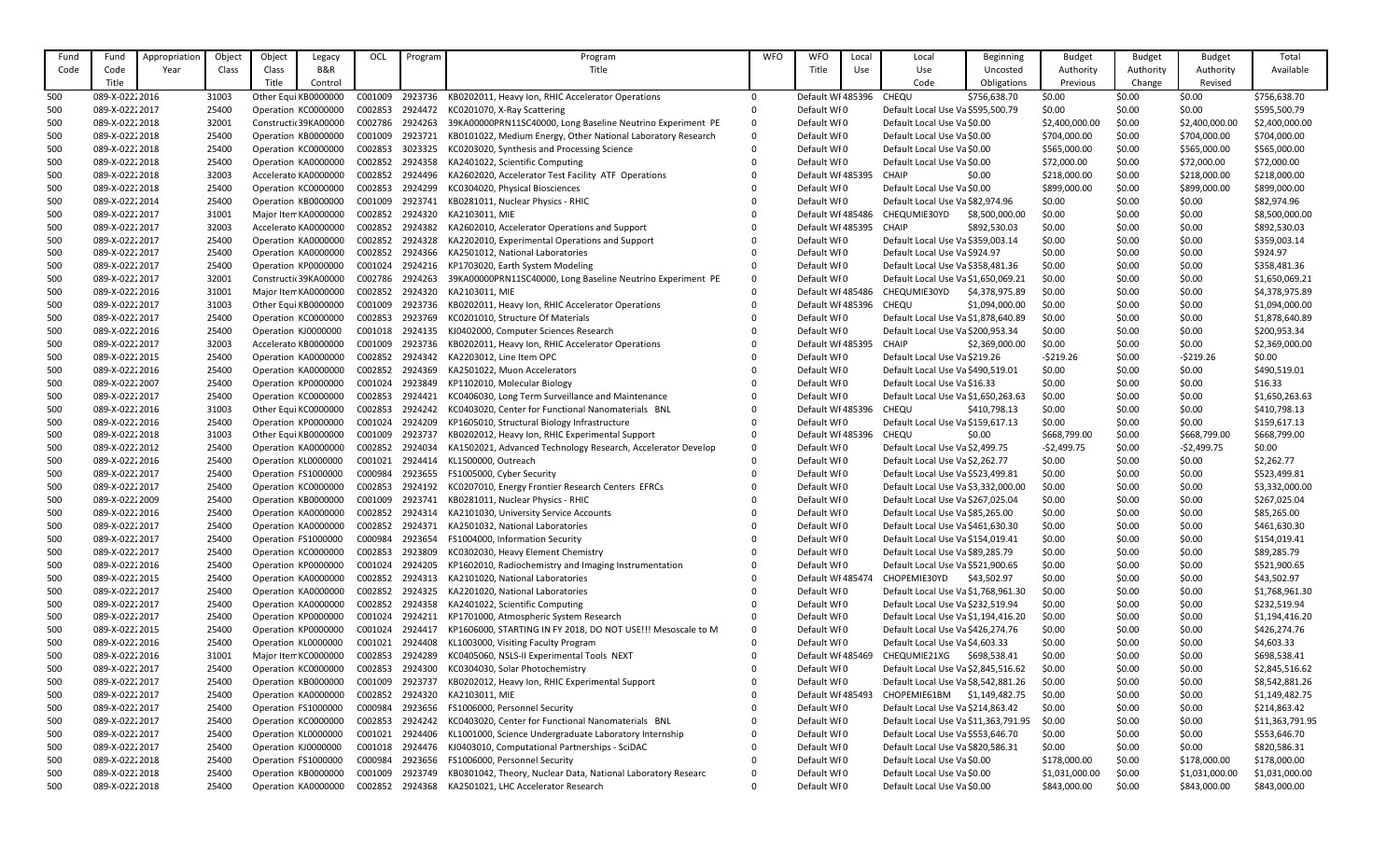| Fund | Fund                             | Appropriation | Object | Object | Legacy               | OCL                | Program            | Program                                                      | <b>WFO</b>           | <b>WFO</b>        | Local | Local                                             | <b>Beginning</b> | <b>Budget</b>   | <b>Budget</b> | <b>Budget</b>   | Total           |
|------|----------------------------------|---------------|--------|--------|----------------------|--------------------|--------------------|--------------------------------------------------------------|----------------------|-------------------|-------|---------------------------------------------------|------------------|-----------------|---------------|-----------------|-----------------|
| Code | Code                             | Year          | Class  | Class  | <b>B&amp;R</b>       |                    |                    | Title                                                        |                      | Title             | Use   | Use                                               | Uncosted         | Authority       | Authority     | Authority       | Available       |
|      | Title                            |               |        | Title  | Control              |                    |                    |                                                              |                      |                   |       | Code                                              | Obligations      | Previous        | Change        | Revised         |                 |
| 500  | 089-X-02222018                   |               | 25400  |        | Operation KC0000000  | C002853            | 2924405            | KC0201060, Neutron and X-Ray Scatering                       | $\Omega$             | Default WI0       |       | Default Local Use Va \$0.00                       |                  | \$714,000.00    | \$0.00        | \$714,000.00    | \$714,000.00    |
| 500  | 089-X-02222018                   |               | 25400  |        | Operation KJ0000000  | C001018            | 2924516            | KJ0403040, Computational Partnerships - Collaboratories      | 0                    | Default WI0       |       | Default Local Use Va \$0.00                       |                  | \$120,000.00    | \$0.00        | \$120,000.00    | \$120,000.00    |
| 500  | 089-X-02222018                   |               | 25400  |        | Operation KA0000000  | C002852            | 2924357            | KA2401021, Scientific Discovery through Advanced Computing   | 0                    | Default WFO       |       | Default Local Use Va \$0.00                       |                  | \$45,000.00     | \$0.00        | \$45,000.00     | \$45,000.00     |
| 500  | 089-X-02222018                   |               | 25400  |        | Operation KL0000000  | C001021            | 2924406            | KL1001000, Science Undergraduate Laboratory Internship       |                      | Default WFO       |       | Default Local Use Va \$0.00                       |                  | \$990,000.00    | \$0.00        | \$990,000.00    | \$990,000.00    |
| 500  | 089-X-02222018                   |               | 25400  |        | Operation KB0000000  | C001009            | 2923736            | KB0202011, Heavy Ion, RHIC Accelerator Operations            |                      | Default WFO       |       | Default Local Use Va \$0.00                       |                  | \$40,561,000.00 | \$0.00        | \$40,561,000.00 | \$40,561,000.00 |
| 500  | 089-X-02222018                   |               | 25400  |        | Operation KB0000000  | C001009            | 2923737            | KB0202012, Heavy Ion, RHIC Experimental Support              |                      | Default WFO       |       | Default Local Use Va \$0.00                       |                  | \$11,005,000.00 | \$0.00        | \$11,005,000.00 | \$11,005,000.00 |
| 500  | 089-X-02222018                   |               | 25400  |        | Operation KA0000000  | C002852            | 2924320            | KA2103011, MIE                                               |                      | Default WI 485492 |       | CHOPEMIE61BL                                      | \$0.00           | \$1,419,000.00  | \$0.00        | \$1,419,000.00  | \$1,419,000.00  |
| 500  | 089-X-02222013                   |               | 32001  |        | Constructi 39KG00000 | C002739            | 2924227            | 39KG01000PRN10SC72000, Renovate Science Laboratories, Ph. I  | $\Omega$             | Default WFO       |       | Default Local Use Va \$127.20                     |                  | $-5127.20$      | \$0.00        | $-$127.20$      | \$0.00          |
| 500  | 089-X-02222017                   |               | 25400  |        | Operation KC0000000  | C002853            | 2924305            | KC0406020, Accelerator and Detector Research                 |                      | Default WI0       |       | Default Local Use Va \$518,000.00                 |                  | \$0.00          | \$0.00        | \$0.00          | \$518,000.00    |
| 500  | 089-X-02222017                   |               | 25400  |        | Operation KL0000000  | C001021            | 2924408            | KL1003000, Visiting Faculty Program                          |                      | Default WI0       |       | Default Local Use Va \$120,000.00                 |                  | \$0.00          | \$0.00        | \$0.00          | \$120,000.00    |
| 500  | 089-X-02222016                   |               | 25400  |        | Operation KC0000000  | C002853            | 2924447            | KC0213010, Computational Materials Sciences                  |                      | Default WI0       |       | Default Local Use Va \$2,141,187.26               |                  | \$0.00          | \$0.00        | \$0.00          | \$2,141,187.26  |
| 500  | 089-X-02222016                   |               | 31003  |        | Other Equi FS1000000 | C000984            | 2923655            | FS1005000, Cyber Security                                    |                      | Default WI 485396 |       | CHEQU                                             | \$508,268.60     | \$0.00          | \$0.00        | \$0.00          | \$508,268.60    |
| 500  | 089-X-02222017                   |               | 25400  |        | Operation KC0000000  | C002853            | 2923775            | KC0202030, DO NOT USE!!! Condensed Matter Theory, Particle-  | 0                    | Default WFO       |       | Default Local Use Va \$183,023.62                 |                  | \$0.00          | \$0.00        | \$0.00          | \$183,023.62    |
| 500  | 089-X-02222017                   |               | 25400  |        | Operation KA0000000  | C002852            | 2924319            | KA2102090, Other Facilities                                  | $\Omega$             | Default WI0       |       | Default Local Use Va \$97,189.23                  |                  | \$0.00          | \$0.00        | \$0.00          | \$97,189.23     |
| 500  | 089-X-02222016                   |               | 25400  |        | Operation KP0000000  | C001024            | 2924216            | KP1703020, Earth System Modeling                             |                      | Default WI0       |       | Default Local Use Va \$90,001.99                  |                  | \$0.00          | \$0.00        | \$0.00          | \$90,001.99     |
| 500  | 089-X-02222017                   |               | 25400  |        | Operation KC0000000  | C002853            | 2924460            | KC0301050, Condensed Phase & Interfacial Molecular Science   | $\Omega$             | Default WI0       |       | Default Local Use Va \$379,501.80                 |                  | \$0.00          | \$0.00        | \$0.00          | \$379,501.80    |
|      | 089-X-02222017                   |               |        |        |                      | C001024            | 2924203            |                                                              |                      |                   |       |                                                   |                  |                 |               |                 |                 |
| 500  | 089-X-02222017                   |               | 25400  |        | Operation KP0000000  |                    |                    | KP1601040, Computational Biosciences                         |                      | Default WFO       |       | Default Local Use Va \$492,000.00                 |                  | \$0.00          | \$0.00        | \$0.00          | \$492,000.00    |
| 500  |                                  |               | 25400  |        | Operation KB0000000  | C001009<br>C002853 | 2923752            | KB0301052, Theory, SciDAC, National Laboratory Research      | $\Omega$             | Default WFO       |       | Default Local Use Va \$367,444.68<br><b>CHAIP</b> |                  | \$0.00          | \$0.00        | \$0.00          | \$367,444.68    |
| 500  | 089-X-02222017                   |               | 32003  |        | Accelerato KC0000000 |                    | 2924233            | KC0401040, National Synchrotron Light Source II BNL          |                      | Default WI 485395 |       |                                                   | \$1,800,000.00   | \$0.00          | \$0.00        | \$0.00          | \$1,800,000.00  |
| 500  | 089-X-02222005                   |               | 25400  |        | Operation KA0000000  | C002852            | 2923681            | KA1102812, Proton Facilities - Chng in Inventories, Common U | $\Omega$<br>$\Omega$ | Default WI0       |       | Default Local Use Va \$13,915.26                  |                  | \$0.00          | \$0.00        | \$0.00          | \$13,915.26     |
| 500  | 089-X-02222017                   |               | 25400  |        | Operation KA0000000  | C002852            | 2924382            | KA2602010, Accelerator Operations and Support                |                      | Default WI0       |       | Default Local Use Va \$328,880.99                 |                  | \$0.00          | \$0.00        | \$0.00          | \$328,880.99    |
| 500  | 089-X-02222011                   |               | 31003  |        | Other Equi KC0000000 | C002853            | 3023325            | KC0203020, Synthesis and Processing Science                  |                      | Default WI 485396 |       | CHEQU                                             | \$2,515.98       | \$0.00          | \$0.00        | \$0.00          | \$2,515.98      |
| 500  | 089-X-02222005                   |               | 25400  |        | Operation KA0000000  | C002852            | 2923680            | KA1102811, Proton Facilities - Chng in Inventories, Special  |                      | Default WFO       |       | Default Local Use Va \$437,633.18                 |                  | \$0.00          | \$0.00        | \$0.00          | \$437,633.18    |
| 500  | 089-X-02222017                   |               | 25400  |        | Operation KJ0000000  | C001018            | 2924474            | KJ0402010, Computer Sciences - Research                      | $\Omega$             | Default WFO       |       | Default Local Use Va \$450,000.00                 |                  | \$0.00          | \$0.00        | \$0.00          | \$450,000.00    |
| 500  | 089-X-02222017                   |               | 25400  |        | Operation KA0000000  | C002852            | 2924357            | KA2401021, Scientific Discovery through Advanced Computing   | $\Omega$             | Default WFO       |       | Default Local Use Va \$120,000.00                 |                  | \$0.00          | \$0.00        | \$0.00          | \$120,000.00    |
| 500  | 089-X-02222018                   |               | 25400  |        | Operation KA0000000  | C002852            | 2924380            | KA2601020, National Laboratories                             | $\Omega$             | Default WFO       |       | Default Local Use Va \$0.00                       |                  | \$115,000.00    | \$0.00        | \$115,000.00    | \$115,000.00    |
| 500  | 089-X-02222018                   |               | 25400  |        | Operation FS1000000  | C000984            | 2923653            | FS1002000, Security Systems                                  |                      | Default WI0       |       | Default Local Use Va \$0.00                       |                  | \$270,000.00    | \$0.00        | \$270,000.00    | \$270,000.00    |
| 500  | 089-X-02222018                   |               | 32003  |        | Accelerato KB0000000 | C001009            | 2923736            | KB0202011, Heavy Ion, RHIC Accelerator Operations            |                      | Default WF485395  |       | CHAIP                                             | \$0.00           | \$723,000.00    | \$0.00        | \$723,000.00    | \$723,000.00    |
| 500  | 089-X-0222 2018                  |               | 25400  |        | Operation KC0000000  | C002853            | 2923803            | KC0301020, Chemical Physics                                  | 0                    | Default WI0       |       | Default Local Use Va \$0.00                       |                  | \$152,000.00    | \$0.00        | \$152,000.00    | \$152,000.00    |
| 500  | 089-X-02222018                   |               | 25400  |        | Operation KB0000000  | C001009            | 2923755            | KB0401022, Low Energy, Other National Laboratory Research    | $\mathbf 0$          | Default WI0       |       | Default Local Use Va \$0.00                       |                  | \$226,000.00    | \$0.00        | \$226,000.00    | \$226,000.00    |
| 500  | 089-X-02222018                   |               | 31003  |        | Other Equi KB0000000 | C001009            | 2923736            | KB0202011, Heavy Ion, RHIC Accelerator Operations            | $\Omega$             | Default WI 485396 |       | CHEQU                                             | \$0.00           | \$336,000.00    | \$0.00        | \$336,000.00    | \$336,000.00    |
| 500  | 089-X-02222018                   |               | 25400  |        | Operation KC0000000  | C002853            | 2924233            | KC0401040, National Synchrotron Light Source II BNL          | 0                    | Default WI0       |       | Default Local Use Va \$0.00                       |                  | \$31,037,000.00 | \$0.00        | \$31,037,000.00 | \$31,037,000.00 |
| 500  | 089-X-02222018                   |               | 25400  |        | Operation KC0000000  | C002853            | 2924460            | KC0301050, Condensed Phase & Interfacial Molecular Science   | $\Omega$             | Default WFO       |       | Default Local Use Va \$0.00                       |                  | \$122,000.00    | \$0.00        | \$122,000.00    | \$122,000.00    |
| 500  | 089-X-02222018                   |               | 25400  |        | Operation KL0000000  | C001021            | 2924407            | KL1002000, Community College Internship Program              |                      | Default WI0       |       | Default Local Use Va \$0.00                       |                  | \$50,000.00     | \$0.00        | \$50,000.00     | \$50,000.00     |
| 500  | 089-X-0222 2018                  |               | 25400  |        | Operation FS1000000  | C000984            | 2923652            | FS1001000, Protective Forces                                 |                      | Default WFO       |       | Default Local Use Va \$0.00                       |                  | \$2,053,000.00  | \$0.00        | \$2,053,000.00  | \$2,053,000.00  |
| 500  | 089-X-02222018                   |               | 25400  |        | Operation KP0000000  | C001024            | 2924200            | KP1601010, Foundational Genomics Research                    |                      | Default WFO       |       | Default Local Use Va \$0.00                       |                  | \$377,000.00    | \$0.00        | \$377,000.00    | \$377,000.00    |
| 500  | 089-X-02222018                   |               | 25400  |        | Operation KA0000000  | C002852            | 2924313            | KA2101020, National Laboratories                             |                      | Default WI0       |       | Default Local Use Va \$0.00                       |                  | \$1,844,000.00  | \$0.00        | \$1,844,000.00  | \$1,844,000.00  |
| 500  | 089-X-02222017                   |               | 25400  |        | Operation KA0000000  | C002852            | 2924380            | KA2601020, National Laboratories                             |                      | Default WFO       |       | Default Local Use Va \$350,944.67                 |                  | \$0.00          | \$0.00        | \$0.00          | \$350,944.67    |
| 500  | 089-X-02222014                   |               | 25400  |        | Operation KA0000000  | C002852            | 2923680<br>2924294 | KA1102811, Proton Facilities - Chng in Inventories, Special  | $\Omega$             | Default WI0       |       | Default Local Use Va \$11,981.92                  |                  | \$0.00          | \$0.00        | \$0.00          | \$11,981.92     |
| 500  | 089-X-02222017<br>089-X-02222007 |               | 25400  |        | Operation KC0000000  | C002853            | 2923848            | KC0202040, Mechanical Behavior and Radiation Effects         | $\Omega$             | Default WI0       |       | Default Local Use Va \$10,411.59                  |                  | \$0.00          | \$0.00        | \$0.00          | \$10,411.59     |
| 500  |                                  |               | 31003  |        | Other Equi KP0000000 | C001024            |                    | KP1101010, Structural Biology                                |                      | Default WI 485396 |       | <b>CHEQU</b>                                      | \$39,292.45      | \$0.00          | \$0.00        | \$0.00          | \$39,292.45     |
| 500  | 089-X-02222016                   |               | 25400  |        | Operation KA0000000  | C002852            | 2924357            | KA2401021, Scientific Discovery through Advanced Computing   | $\mathbf 0$          | Default WI0       |       | Default Local Use Va \$13,031.12                  |                  | \$0.00          | \$0.00        | \$0.00          | \$13,031.12     |
| 500  | 089-X-02222016                   |               | 31003  |        | Other Equi KB0000000 | C001009            | 2923737            | KB0202012, Heavy Ion, RHIC Experimental Support              | 0                    | Default WF485396  |       | <b>CHEQU</b>                                      | \$494,483.56     | \$0.00          | \$0.00        | \$0.00          | \$494,483.56    |
| 500  | 089-X-02222017                   |               | 25400  |        | Operation FS1000000  | C000984            | 2923658            | FS1009000, Program Management                                |                      | Default WI0       |       | Default Local Use Va \$511,951.37                 |                  | \$0.00          | \$0.00        | \$0.00          | \$511,951.37    |
| 500  | 089-X-02222017                   |               | 25400  |        | Operation KP0000000  | C001024            | 2924200            | KP1601010, Foundational Genomics Research                    |                      | Default WI0       |       | Default Local Use Va \$2,125,100.00               |                  | \$0.00          | \$0.00        | \$0.00          | \$2,125,100.00  |
| 500  | 089-X-02222014                   |               | 25400  |        | Operation KB0000000  | C001009            | 2923728            | KB0181012, Nuclear Physics - BNL-Tandem                      | $\Omega$             | Default WI0       |       | Default Local Use Va \$34,228.17                  |                  | \$0.00          | \$0.00        | \$0.00          | \$34,228.17     |
| 500  | 089-X-02222017                   |               | 25400  |        | Operation KP0000000  | C001024            | 2924209            | KP1605010, Structural Biology Infrastructure                 |                      | Default WI0       |       | Default Local Use Va \$2,440,282.49               |                  | \$0.00          | \$0.00        | \$0.00          | \$2,440,282.49  |
| 500  | 089-X-02222017                   |               | 25400  |        | Operation KC0000000  | C002853            | 2924295            | KC0202050, Physical Behavior of Materials                    |                      | Default WFO       |       | Default Local Use Va \$19,932.29                  |                  | \$0.00          | \$0.00        | \$0.00          | \$19,932.29     |
| 500  | 089-X-02222017                   |               | 25400  |        | Operation KA0000000  | C002852            | 2924363            | KA2403013, Other Projects                                    |                      | Default WI0       |       | Default Local Use Va \$107,115.36                 |                  | \$0.00          | \$0.00        | \$0.00          | \$107,115.36    |
| 500  | 089-X-02222017                   |               | 31003  |        | Other Equi KB0000000 | C001009            | 2923737            | KB0202012, Heavy Ion, RHIC Experimental Support              |                      | Default WF485396  |       | <b>CHEQU</b>                                      | \$2,650,000.00   | \$0.00          | \$0.00        | \$0.00          | \$2,650,000.00  |
| 500  | 089-X-02222017                   |               | 25400  |        | Operation KL0000000  | C001021            | 2924414            | KL1500000, Outreach                                          | $\Omega$             | Default WFO       |       | Default Local Use Va \$76,950.00                  |                  | \$0.00          | \$0.00        | \$0.00          | \$76,950.00     |
| 500  | 089-X-02222016                   |               | 25400  |        | Operation KC0000000  | C002853            | 2924192            | KC0207010, Energy Frontier Research Centers EFRCs            | 0                    | Default WI0       |       | Default Local Use Va \$308,303.74                 |                  | \$0.00          | \$0.00        | \$0.00          | \$308,303.74    |
| 500  | 089-X-02222005                   |               | 25400  |        | Operation KB0000000  | C001009            | 2923741            | KB0281011, Nuclear Physics - RHIC                            |                      | Default WFO       |       | Default Local Use Va \$201,097.43                 |                  | \$0.00          | \$0.00        | \$0.00          | \$201,097.43    |
| 500  | 089-X-02222017                   |               | 25400  |        | Operation KC0000000  | C002853            | 2923807            | KC0302010, Chemical Energy                                   | 0                    | Default WFO       |       | Default Local Use Va \$1,600,623.43               |                  | \$0.00          | \$0.00        | \$0.00          | \$1,600,623.43  |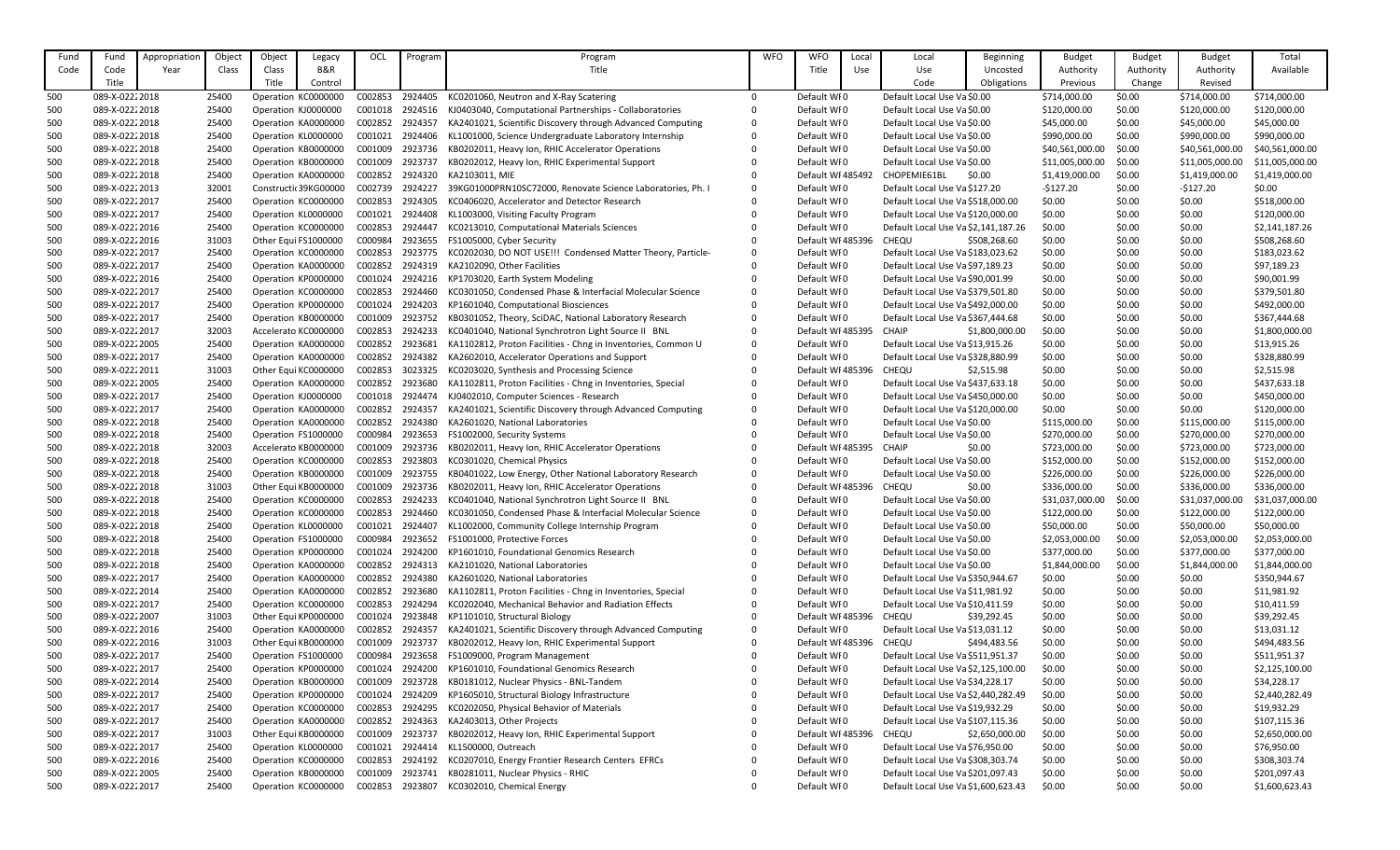| Fund | Fund            | Appropriation | Object | Object              | Legacy               | OCL     | Program | Program                                                      | <b>WFO</b> | <b>WFO</b>        | Local | Local                                | Beginning          | <b>Budget</b>  | <b>Budget</b> | <b>Budget</b>  | Total           |
|------|-----------------|---------------|--------|---------------------|----------------------|---------|---------|--------------------------------------------------------------|------------|-------------------|-------|--------------------------------------|--------------------|----------------|---------------|----------------|-----------------|
| Code | Code            | Year          | Class  | Class               | <b>B&amp;R</b>       |         |         | Title                                                        |            | Title             | Use   | Use                                  | Uncosted           | Authority      | Authority     | Authority      | Available       |
|      | Title           |               |        | Title               | Control              |         |         |                                                              |            |                   |       | Code                                 | <b>Obligations</b> | Previous       | Change        | Revised        |                 |
| 500  | 089-X-0222 2017 |               | 25400  |                     | Operation KL0000000  | C001021 | 2924407 | KL1002000, Community College Internship Program              | $\Omega$   | Default WF0       |       | Default Local Use Va \$95,172.95     |                    | \$0.00         | \$0.00        | \$0.00         | \$95,172.95     |
| 500  | 089-X-02222018  |               | 25400  | Operation KJ0000000 |                      | C001018 | 2924474 | KJ0402010, Computer Sciences - Research                      |            | Default WF0       |       | Default Local Use Va \$0.00          |                    | \$750,000.00   | \$0.00        | \$750,000.00   | \$750,000.00    |
| 500  | 089-X-02222018  |               | 25400  | Operation KC0000000 |                      | C002853 | 2924294 | KC0202040, Mechanical Behavior and Radiation Effects         |            | Default WFO       |       | Default Local Use Va \$0.00          |                    | \$61,000.00    | \$0.00        | \$61,000.00    | \$61,000.00     |
| 500  | 089-X-02222018  |               | 25400  |                     | Operation KP0000000  | C001024 | 2924203 | KP1601040, Computational Biosciences                         |            | Default WFO       |       | Default Local Use Va \$0.00          |                    | \$113,000.00   | \$0.00        | \$113,000.00   | \$113,000.00    |
| 500  | 089-X-02222018  |               | 25400  |                     | Operation KA0000000  | C002852 | 2924496 | KA2602020, Accelerator Test Facility ATF Operations          |            | Default WF0       |       | Default Local Use Va \$0.00          |                    | \$1,419,000.00 | \$0.00        | \$1,419,000.00 | \$1,419,000.00  |
| 500  | 089-X-02222018  |               | 25400  |                     | Operation KA0000000  | C002852 | 2924355 | KA2401012, National Laboratories                             |            | Default WF0       |       | Default Local Use Va \$0.00          |                    | \$1,181,000.00 | \$0.00        | \$1,181,000.00 | \$1,181,000.00  |
| 500  | 089-X-0222 2018 |               | 25400  |                     | Operation KC0000000  | C002853 | 2924506 | KC0202031, Theoretical Condensed Matter Physics              |            | Default WF0       |       | Default Local Use Va \$0.00          |                    | \$595,000.00   | \$0.00        | \$595,000.00   | \$595,000.00    |
| 500  | 089-X-02222018  |               | 31003  |                     | Other Equi KC0000000 | C002853 | 2924233 | KC0401040, National Synchrotron Light Source II BNL          |            | Default WI 485396 |       | <b>CHEQU</b>                         | \$0.00             | \$3,300,000.00 | \$0.00        | \$3,300,000.00 | \$3,300,000.00  |
| 500  | 089-X-02222017  |               | 25400  |                     | Operation KA0000000  | C002852 | 2924317 | KA2102021, ATLAS Detector and Computing Support              |            | Default WF0       |       | Default Local Use Va \$9,236,115.22  |                    | \$0.00         | \$0.00        | \$0.00         | \$9,236,115.22  |
| 500  | 089-X-02222016  |               | 25400  |                     | Operation KP0000000  | C001024 | 2924462 | KP1703040, Climate Model Development and Validation          |            | Default WI0       |       | Default Local Use Va \$416,750.00    |                    | \$0.00         | \$0.00        | \$0.00         | \$416,750.00    |
| 500  | 089-X-02222013  |               | 25400  |                     | Operation KP0000000  | C001024 | 2924200 | KP1601010, Foundational Genomics Research                    |            | Default WF0       |       | Default Local Use Va \$42,626.46     |                    | \$0.00         | \$0.00        | \$0.00         | \$42,626.46     |
| 500  | 089-X-02222017  |               | 25400  |                     | Operation KC0000000  | C002853 | 2923774 | KC0202020, DO NOT USE!!! Experimental Condensed Matter Physi | $\Omega$   | Default WFO       |       | Default Local Use Va \$477,041.88    |                    | \$0.00         | \$0.00        | \$0.00         | \$477,041.88    |
| 500  | 089-X-02222017  |               | 31003  |                     | Other Equi KC0000000 | C002853 | 2924233 | KC0401040, National Synchrotron Light Source II BNL          |            | Default WI 485396 |       | CHEQU                                | \$1,454,488.91     | \$0.00         | \$0.00        | \$0.00         | \$1,454,488.91  |
| 500  | 089-X-02222017  |               | 25400  |                     | Operation KC0000000  | C002853 | 2924299 | KC0304020, Physical Biosciences                              |            | Default WF0       |       | Default Local Use Va \$1,286,114.39  |                    | \$0.00         | \$0.00        | \$0.00         | \$1,286,114.39  |
| 500  | 089-X-02222017  |               | 31003  |                     | Other Equi KA0000000 | C002852 | 2924363 | KA2403013, Other Projects                                    |            | Default WF485396  |       | CHEQU                                | \$750,000.00       | \$0.00         | \$0.00        | \$0.00         | \$750,000.00    |
| 500  | 089-X-02222017  |               | 25400  |                     | Operation KC0000000  | C002853 | 2924233 | KC0401040, National Synchrotron Light Source II BNL          |            | Default WF0       |       | Default Local Use Va \$27,412,536.40 |                    | \$0.00         | \$0.00        | \$0.00         | \$27,412,536.40 |
| 500  | 089-X-02222017  |               | 25400  |                     | Operation KB0000000  | C001009 | 2923733 | KB0201021, Heavy Ion, RHIC Research                          |            | Default WF0       |       | Default Local Use Va \$1,821,032.34  |                    | \$0.00         | \$0.00        | \$0.00         | \$1,821,032.34  |
| 500  | 089-X-02222017  |               | 25400  |                     | Operation KA0000000  | C002852 | 2924336 | KA2202090, Other Facilities                                  |            | Default WFO       |       | Default Local Use Va \$16,370.35     |                    | \$0.00         | \$0.00        | \$0.00         | \$16,370.35     |
| 500  | 089-X-02222017  |               | 25400  | Operation FS1000000 |                      | C000984 | 2923653 | FS1002000, Security Systems                                  |            | Default WFO       |       | Default Local Use Va \$750,295.68    |                    | \$0.00         | \$0.00        | \$0.00         | \$750,295.68    |
| 500  | 089-X-02222017  |               | 25400  |                     | Operation KB0000000  | C001009 | 2923755 | KB0401022, Low Energy, Other National Laboratory Research    |            | Default WI0       |       | Default Local Use Va \$257,562.78    |                    | \$0.00         | \$0.00        | \$0.00         | \$257,562.78    |
| 500  | 089-X-02222011  |               | 25400  |                     | Operation KP0000000  | C001024 | 2924206 | KP1602020, Radiobiology                                      |            | Default WF0       |       | Default Local Use Va \$75,857.94     |                    | \$0.00         | \$0.00        | \$0.00         | \$75,857.94     |
| 500  | 089-X-02222015  |               | 25400  |                     | Operation KP0000000  | C001024 | 2924200 | KP1601010, Foundational Genomics Research                    |            | Default WF0       |       | Default Local Use Va \$180,000.00    |                    | \$0.00         | \$0.00        | \$0.00         | \$180,000.00    |
| 500  | 089-X-02222017  |               | 25400  |                     | Operation KC0000000  | C002853 | 2924447 | KC0213010, Computational Materials Sciences                  |            | Default WFO       |       | Default Local Use Va \$2,875,000.00  |                    | \$0.00         | \$0.00        | \$0.00         | \$2,875,000.00  |
| 500  | 089-X-02222017  |               | 25400  | Operation KJ0000000 |                      | C001018 | 2924137 | KJ0404000, Next Generation Networking for Science            |            | Default WFO       |       | Default Local Use Va \$730,000.00    |                    | \$0.00         | \$0.00        | \$0.00         | \$730,000.00    |
| 500  | 089-X-02222018  |               | 25400  |                     | Operation KB0000000  | C001009 | 2923746 | KB0301020, Theory, National Laboratory Research              |            | Default WF0       |       | Default Local Use Va \$0.00          |                    | \$1,039,000.00 | \$0.00        | \$1,039,000.00 | \$1,039,000.00  |
| 500  | 089-X-02222018  |               | 25400  |                     | Operation KC0000000  | C002853 | 2923807 | KC0302010, Chemical Energy                                   |            | Default WF0       |       | Default Local Use Va \$0.00          |                    | \$944,000.00   | \$0.00        | \$944,000.00   | \$944,000.00    |
| 500  | 089-X-02222018  |               | 25400  |                     | Operation KA0000000  | C002852 | 2924320 | KA2103011, MIE                                               |            | Default WI 485493 |       | CHOPEMIE61BM                         | \$0.00             | \$4,070,000.00 | \$0.00        | \$4,070,000.00 | \$4,070,000.00  |
| 500  | 089-X-02222018  |               | 25400  |                     | Operation KA0000000  | C002852 | 2924317 | KA2102021, ATLAS Detector and Computing Support              |            | Default WFO       |       | Default Local Use Va \$0.00          |                    | \$8,094,000.00 | \$0.00        | \$8,094,000.00 | \$8,094,000.00  |
| 500  | 089-X-02222018  |               | 25400  |                     | Operation KC0000000  | C002853 | 2923769 | KC0201010, Structure Of Materials                            |            | Default WFO       |       | Default Local Use Va \$0.00          |                    | \$981,000.00   | \$0.00        | \$981,000.00   | \$981,000.00    |
| 500  | 089-X-02222018  |               | 25400  |                     | Operation KA0000000  | C002852 | 2924325 | KA2201020, National Laboratories                             |            | Default WI0       |       | Default Local Use Va \$0.00          |                    | \$1,993,000.00 | \$0.00        | \$1,993,000.00 | \$1,993,000.00  |
| 500  | 089-X-02222018  |               | 25400  |                     | Operation KP0000000  | C001024 | 2924462 | KP1703040, Climate Model Development and Validation          |            | Default WF0       |       | Default Local Use Va \$0.00          |                    | \$90,000.00    | \$0.00        | \$90,000.00    | \$90,000.00     |
| 500  | 089-X-0222 2018 |               | 25400  |                     | Operation KC0000000  | C002853 | 2924421 | KC0406030, Long Term Surveillance and Maintenance            |            | Default WFO       |       | Default Local Use Va \$0.00          |                    | \$2,196,000.00 | \$0.00        | \$2,196,000.00 | \$2,196,000.00  |
| 510  | 089-X-02222017  |               | 25400  |                     | Operation 456100000  | C003005 | 6600199 | 456165021, Cooperative Research And Development Agreements   | 4860934    | CHAGR8730         |       | Default Local Use Va \$5,519.07      |                    | \$0.00         | \$0.00        | \$0.00         | \$5,519.07      |
| 510  | 089-X-02222017  |               | 25400  |                     | Operation 456100000  | C003005 | 6600199 | 456165021, Cooperative Research And Development Agreements   | 4860747    | CHAGR8710         |       | Default Local Use Va \$94,245.21     |                    | \$0.00         | \$0.00        | \$0.00         | \$94,245.21     |
| 510  | 089-X-0222 2018 |               | 25400  |                     | Operation 456100000  | C003005 | 6600199 | 456165021, Cooperative Research And Development Agreements   | 4861014    | CHAGR8400         |       | Default Local Use Va \$0.00          |                    | \$74,376.16    | \$18,387.40   | \$92,763.56    | \$92,763.56     |
| 510  | 089-X-0222 2017 |               | 25400  |                     | Operation 456100000  | C003005 | 6600199 | 456165021, Cooperative Research And Development Agreements   | 4861004    | CHAGR8410         |       | Default Local Use Va \$14,968.90     |                    | \$0.00         | \$0.00        | \$0.00         | \$14,968.90     |
| 510  | 089-X-02222017  |               | 25400  |                     | Operation 456100000  | C003005 | 6600199 | 456165021, Cooperative Research And Development Agreements   | 4861036    | CHAGR8400         |       | Default Local Use Va \$10,223.77     |                    | \$0.00         | \$0.00        | \$0.00         | \$10,223.77     |
| 510  | 089-X-02222018  |               | 25400  |                     | Operation 456100000  | C003005 | 6600199 | 456165021, Cooperative Research And Development Agreements   | 4861004    | CHAGR8410         |       | Default Local Use Va \$0.00          |                    | \$44,930.10    | \$0.00        | \$44,930.10    | \$44,930.10     |
| 510  | 089-X-02222017  |               | 25400  |                     | Operation 456100000  | C003005 | 6600199 | 456165021, Cooperative Research And Development Agreements   | 4861014    | CHAGR8400         |       | Default Local Use Va \$23,840.15     |                    | \$0.00         | \$0.00        | \$0.00         | \$23,840.15     |
| 511  | 089-X-02222017  |               | 25400  |                     | Operation 456100000  | C003005 | 6600146 | 456160031, Industry - Domestic                               | 4860936    | CHAGR8720         |       | Default Local Use Va \$8,423.32      |                    | \$0.00         | \$0.00        | \$0.00         | \$8,423.32      |
| 511  | 089-X-02222017  |               | 25400  |                     | Operation 456100000  | C003005 | 6600146 | 456160031, Industry - Domestic                               | 4861042    | CHAGR8400         |       | Default Local Use Va \$17.49         |                    | -\$17.49       | \$0.00        | $-517.49$      | \$0.00          |
| 511  | 089-X-02222017  |               | 25400  |                     | Operation 456100000  | C003005 | 6600146 | 456160031, Industry - Domestic                               | 4861030    | CHAGR8400         |       | Default Local Use Va \$1,696.16      |                    | \$0.00         | \$0.00        | \$0.00         | \$1,696.16      |
| 511  | 089-X-02222017  |               | 25400  |                     | Operation 456100000  | C003005 | 6600146 | 456160031, Industry - Domestic                               | 4860982    | CHAGR8400         |       | Default Local Use Va \$36,317.18     |                    | \$0.00         | \$0.00        | \$0.00         | \$36,317.18     |
| 511  | 089-X-02222017  |               | 25400  |                     | Operation 456100000  | C003005 | 6600146 | 456160031, Industry - Domestic                               | 4860989    | CHAGR8400         |       | Default Local Use Va \$1,582.55      |                    | \$0.00         | \$0.00        | \$0.00         | \$1,582.55      |
| 511  | 089-X-02222017  |               | 25400  |                     | Operation 456100000  | C003005 | 6600147 | 456160032, Industry - Foreign                                | 4861032    | CHAGR8410         |       | Default Local Use Va \$25,541.67     |                    | \$0.00         | \$0.00        | \$0.00         | \$25,541.67     |
| 511  | 089-X-02222017  |               | 25400  |                     | Operation 456100000  | C003005 | 6600146 | 456160031, Industry - Domestic                               | 4861034    | CHAGR8400         |       | Default Local Use Va \$0.10          |                    | \$0.00         | $-50.10$      | $-50.10$       | \$0.00          |
| 511  | 089-X-02222018  |               | 25400  |                     | Operation 456100000  | C003005 | 6600147 | 456160032, Industry - Foreign                                | 4861074    | CHAGR8420         |       | Default Local Use Va \$0.00          |                    | \$46,249.51    | \$0.00        | \$46,249.51    | \$46,249.51     |
| 511  | 089-X-02222018  |               | 25400  |                     | Operation 456100000  | C003005 | 6600146 | 456160031, Industry - Domestic                               | 4861066    | CHAGR8420         |       | Default Local Use Va \$0.00          |                    | \$99,393.55    | \$0.00        | \$99,393.55    | \$99,393.55     |
| 511  | 089-X-02222018  |               | 25400  |                     | Operation 456100000  | C003005 | 6600146 | 456160031, Industry - Domestic                               | 4861068    | CHAGR8420         |       | Default Local Use Va \$0.00          |                    | \$5,521.86     | \$0.00        | \$5,521.86     | \$5,521.86      |
| 511  | 089-X-02222018  |               | 25400  |                     | Operation 456100000  | C003005 | 6600146 | 456160031, Industry - Domestic                               | 4861023    | CHAGR8400         |       | Default Local Use Va \$0.00          |                    | \$40,786.76    | \$24,039.73   | \$64,826.49    | \$64,826.49     |
| 511  | 089-X-02222017  |               | 25400  |                     | Operation 456100000  | C003005 | 6600146 | 456160031, Industry - Domestic                               | 4860971    | CHAGR8730         |       | Default Local Use Va \$51,738.93     |                    | \$0.00         | \$0.00        | \$0.00         | \$51,738.93     |
| 511  | 089-X-02222017  |               | 25400  |                     | Operation 456100000  | C003005 | 6600147 | 456160032, Industry - Foreign                                | 4860975    | CHAGR8730         |       | Default Local Use Va \$5,204.80      |                    | \$0.00         | \$0.00        | \$0.00         | \$5,204.80      |
| 511  | 089-X-02222017  |               | 25400  |                     | Operation 456100000  | C003005 | 6600146 | 456160031, Industry - Domestic                               | 4860928    | CHAGR8730         |       | Default Local Use Va \$95,137.44     |                    | \$0.00         | \$0.00        | \$0.00         | \$95,137.44     |
| 511  | 089-X-02222017  |               | 25400  |                     | Operation 456100000  | C003005 | 6600146 | 456160031, Industry - Domestic                               | 4860977    | CHAGR8730         |       | Default Local Use Va \$5,748.27      |                    | \$0.00         | \$0.00        | \$0.00         | \$5,748.27      |
|      |                 |               |        |                     |                      |         |         |                                                              |            |                   |       |                                      |                    |                |               |                |                 |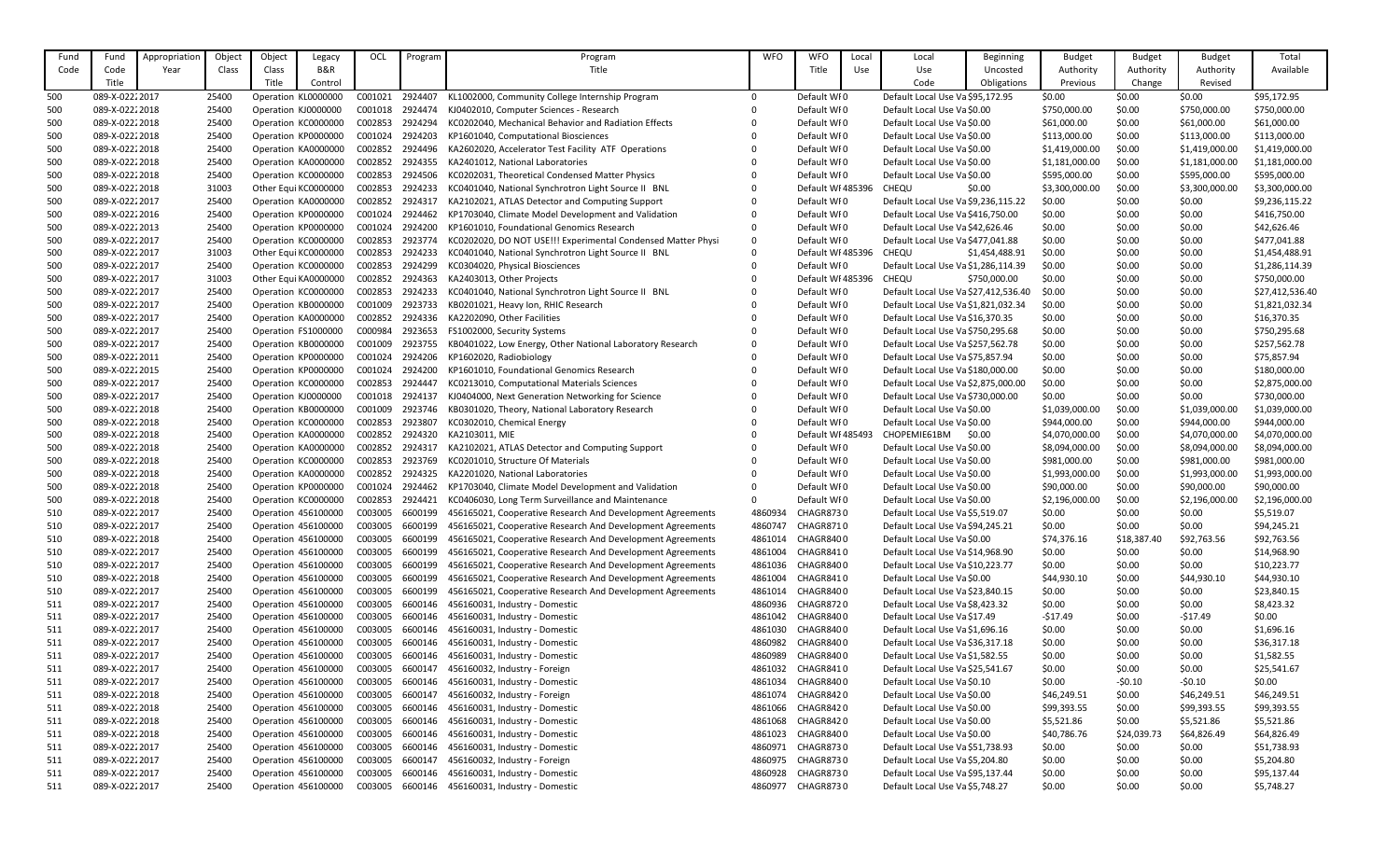| Fund       | Fund            | Appropriatior | Object | Object | Legacy              | OCL     | Program | Program                        | <b>WFO</b> | <b>WFO</b>       | Local | Local                               | <b>Beginning</b> | <b>Budget</b>  | <b>Budget</b> | <b>Budget</b>  | Total          |
|------------|-----------------|---------------|--------|--------|---------------------|---------|---------|--------------------------------|------------|------------------|-------|-------------------------------------|------------------|----------------|---------------|----------------|----------------|
| Code       | Code            | Year          | Class  | Class  | <b>B&amp;R</b>      |         |         | Title                          |            | Title            | Use   | Use                                 | Uncosted         | Authority      | Authority     | Authority      | Available      |
|            | Title           |               |        | Title  | Control             |         |         |                                |            |                  |       | Code                                | Obligations      | Previous       | Change        | Revised        |                |
|            |                 |               |        |        |                     |         |         |                                |            |                  |       |                                     |                  |                |               |                |                |
| 511        | 089-X-0222 2016 |               | 25400  |        | Operation 456100000 | C003005 | 6600146 | 456160031, Industry - Domestic | 4860831    | CHAGR8720        |       | Default Local Use Va \$4,332.74     |                  | \$0.00         | \$0.00        | \$0.00         | \$4,332.74     |
| 511        | 089-X-02222017  |               | 25400  |        | Operation 456100000 | C003005 | 6600146 | 456160031, Industry - Domestic | 4861047    | CHAGR8410        |       | Default Local Use Va \$552.18       |                  | \$0.00         | \$0.00        | \$0.00         | \$552.18       |
| 511        | 089-X-02222017  |               | 25400  |        | Operation 456100000 | C003005 | 6600146 | 456160031, Industry - Domestic | 4861022    | CHAGR8410        |       | Default Local Use Va \$2,641,348.88 |                  | \$0.00         | \$0.00        | \$0.00         | \$2,641,348.88 |
| 511        | 089-X-02222018  |               | 25400  |        | Operation 456100000 | C003005 | 6600146 | 456160031, Industry - Domestic | 4861020    | CHAGR8400        |       | Default Local Use Va \$0.00         |                  | \$64,124.59    | \$26,920.29   | \$91,044.88    | \$91,044.88    |
| 511        | 089-X-02222018  |               | 25400  |        | Operation 456100000 | C003005 | 6600146 | 456160031, Industry - Domestic | 4861046    | CHAGR8410        |       | Default Local Use Va \$0.00         |                  | \$33,750.00    | \$0.00        | \$33,750.00    | \$33,750.00    |
| 511        | 089-X-02222018  |               | 25400  |        | Operation 456100000 | C003005 | 6600146 | 456160031, Industry - Domestic | 4861030    | CHAGR8400        |       | Default Local Use Va \$0.00         |                  | \$22,455.01    | \$0.00        | \$22,455.01    | \$22,455.01    |
| 511        | 089-X-02222018  |               | 25400  |        | Operation 456100000 | C003005 | 6600146 | 456160031, Industry - Domestic | 4861058    | CHAGR8430        |       | Default Local Use Va \$0.00         |                  | \$45,000.00    | \$0.00        | \$45,000.00    | \$45,000.00    |
| 511        | 089-X-02222018  |               | 25400  |        | Operation 456100000 | C003005 | 6600146 | 456160031, Industry - Domestic | 4861071    | CHAGR8420        |       | Default Local Use Va \$0.00         |                  | \$15,000.00    | \$0.00        | \$15,000.00    | \$15,000.00    |
| 511        | 089-X-02222018  |               | 25400  |        | Operation 456100000 | C003005 | 6600146 | 456160031, Industry - Domestic | 4861056    | CHAGR8400        |       | Default Local Use Va \$0.00         |                  | \$80,097.09    | \$82,524.27   | \$162,621.36   | \$162,621.36   |
| 511        | 089-X-02222018  |               | 25400  |        | Operation 456100000 | C003005 | 6600146 | 456160031, Industry - Domestic | 4860969    | <b>CHAGR8730</b> |       | Default Local Use Va \$0.00         |                  | \$0.00         | \$72,107.82   | \$72,107.82    | \$72,107.82    |
| 511        | 089-X-02222018  |               | 25400  |        | Operation 456100000 | C003005 | 6600147 | 456160032, Industry - Foreign  | 4860984    | CHAGR8400        |       | Default Local Use Va \$0.00         |                  | \$0.00         | \$79,580.54   | \$79,580.54    | \$79,580.54    |
| 511        | 089-X-02222017  |               | 25400  |        | Operation 456100000 | C003005 | 6600147 | 456160032, Industry - Foreign  | 4861015    | CHAGR8400        |       | Default Local Use Va \$1,726,233.20 |                  | \$0.00         | \$0.00        | \$0.00         | \$1,726,233.20 |
| 511        | 089-X-02222017  |               | 25400  |        | Operation 456100000 | C003005 | 6600146 | 456160031, Industry - Domestic | 4861027    | CHAGR8400        |       | Default Local Use Va \$22,087.45    |                  | \$0.00         | \$0.00        | \$0.00         | \$22,087.45    |
| 511        | 089-X-02222017  |               | 25400  |        | Operation 456100000 | C003005 | 6600146 | 456160031, Industry - Domestic | 4861046    | CHAGR8410        |       | Default Local Use Va \$11,250.00    |                  | \$0.00         | \$0.00        | \$0.00         | \$11,250.00    |
| 511        | 089-X-02222017  |               | 25400  |        | Operation 456100000 | C003005 | 6600146 | 456160031, Industry - Domestic | 4860986    | CHAGR8400        |       | Default Local Use Va \$288.29       |                  | $-5288.29$     | \$0.00        | $-5288.29$     | \$0.00         |
| 511        | 089-X-02222017  |               | 25400  |        | Operation 456100000 | C003005 | 6600146 | 456160031, Industry - Domestic | 4861009    | CHAGR8410        |       | Default Local Use Va \$7,036.36     |                  | \$0.00         | \$0.00        | \$0.00         | \$7,036.36     |
| 511        | 089-X-02222017  |               | 25400  |        | Operation 456100000 | C003005 | 6600146 | 456160031, Industry - Domestic | 4861029    | CHAGR8400        |       | Default Local Use Va \$1,721.51     |                  | \$0.00         | \$0.00        | \$0.00         | \$1,721.51     |
| 511        | 089-X-02222017  |               | 25400  |        | Operation 456100000 | C003005 | 6600147 | 456160032, Industry - Foreign  | 4801577    | CH AGR8780       |       | Default Local Use Va \$54,993.37    |                  | \$0.00         | \$0.00        | \$0.00         | \$54,993.37    |
| 511        | 089-X-02222017  |               | 25400  |        | Operation 456100000 | C003005 | 6600147 | 456160032, Industry - Foreign  | 4860800    | CHAGR8710        |       | Default Local Use Va \$683.29       |                  | \$0.00         | \$0.00        | \$0.00         | \$683.29       |
| 511        | 089-X-02222018  |               | 25400  |        | Operation 456100000 | C003005 | 6600146 | 456160031, Industry - Domestic | 4861072    | CHAGR8420        |       | Default Local Use Va \$0.00         |                  | \$5,000.00     | \$0.00        | \$5,000.00     | \$5,000.00     |
| 511        | 089-X-02222018  |               | 25400  |        | Operation 456100000 | C003005 | 6600146 | 456160031, Industry - Domestic | 4860971    | CHAGR8730        |       | Default Local Use Va \$0.00         |                  | \$0.00         | \$8,509.23    | \$8,509.23     | \$8,509.23     |
| 511        | 089-X-02222015  |               | 25400  |        | Operation 456100000 | C003005 | 6600146 | 456160031, Industry - Domestic | 4860880    | CHAGR8720        |       | Default Local Use Va \$8,195.24     |                  | \$0.00         | \$0.00        | \$0.00         | \$8,195.24     |
| 511        | 089-X-02222017  |               | 25400  |        | Operation 456100000 | C003005 | 6600146 | 456160031, Industry - Domestic | 4861052    | CHAGR8410        |       | Default Local Use Va \$2,999,587.54 |                  | \$0.00         | \$0.00        | \$0.00         | \$2,999,587.54 |
| 511        | 089-X-02222017  |               | 25400  |        | Operation 456100000 | C003005 | 6600146 | 456160031, Industry - Domestic | 4861028    | CHAGR8410        |       | Default Local Use Va \$336.15       |                  | $-$ \$336.15   | \$0.00        | $-5336.15$     | \$0.00         |
| 511        | 089-X-02222016  |               | 25400  |        | Operation 456100000 | C003005 | 6600146 | 456160031, Industry - Domestic | 4860871    | CHAGR8720        |       | Default Local Use Va \$13,578.50    |                  | \$0.00         | \$0.00        | \$0.00         | \$13,578.50    |
| 511        | 089-X-02222017  |               | 25400  |        | Operation 456100000 | C003005 | 6600147 | 456160032, Industry - Foreign  | 4861040    | CHAGR8410        |       | Default Local Use Va \$22,694.53    |                  | $-521,844.66$  | \$0.00        | $-521,844.66$  | \$849.87       |
| 511        | 089-X-02222017  |               | 25400  |        | Operation 456100000 | C003005 | 6600146 | 456160031, Industry - Domestic | 4861033    | CHAGR8400        |       | Default Local Use Va \$2,962.41     |                  | \$0.00         | \$0.00        | \$0.00         | \$2,962.41     |
| 511        | 089-X-02222017  |               | 25400  |        | Operation 456100000 | C003005 | 6600147 | 456160032, Industry - Foreign  | 4861001    | CHAGR8410        |       | Default Local Use Va \$868.67       |                  | -\$868.67      | \$0.00        | $-5868.67$     | \$0.00         |
| 511        | 089-X-02222018  |               | 25400  |        | Operation 456100000 | C003005 | 6600146 | 456160031, Industry - Domestic | 4861021    | CHAGR8400        |       | Default Local Use Va \$0.00         |                  | \$3,676.64     | \$0.00        | \$3,676.64     | \$3,676.64     |
| 511        | 089-X-02222018  |               | 25400  |        | Operation 456100000 | C003005 | 6600146 | 456160031, Industry - Domestic | 4861064    | CHAGR8420        |       | Default Local Use Va \$0.00         |                  | \$44,174.92    | \$0.00        | \$44,174.92    | \$44,174.92    |
| 511        | 089-X-02222018  |               | 25400  |        | Operation 456100000 | C003005 | 6600146 | 456160031, Industry - Domestic | 4860686    | CHAGR8780        |       | Default Local Use Va \$0.00         |                  | \$66,138.00    | \$0.00        | \$66,138.00    | \$66,138.00    |
| 511        | 089-X-02222017  |               | 25400  |        | Operation 456100000 | C003005 | 6600146 | 456160031, Industry - Domestic | 4861043    | CHAGR8410        |       | Default Local Use Va \$110,437.28   |                  | \$0.00         | $-50.16$      | $-50.16$       | \$110,437.12   |
| 511        | 089-X-02222017  |               | 25400  |        | Operation 456100000 | C003005 | 6600147 | 456160032, Industry - Foreign  | 4860984    | CHAGR8400        |       | Default Local Use Va \$828.80       |                  | \$0.00         | \$0.00        | \$0.00         | \$828.80       |
| 511        | 089-X-02222017  |               | 25400  |        | Operation 456100000 | C003005 | 6600146 | 456160031, Industry - Domestic | 4861056    | CHAGR8400        |       | Default Local Use Va \$29,126.21    |                  | \$0.00         | \$0.00        | \$0.00         | \$29,126.21    |
| 511        | 089-X-02222016  |               | 25400  |        | Operation 456100000 | C003005 | 6600146 | 456160031, Industry - Domestic | 4860931    | CHAGR8720        |       | Default Local Use Va \$5,157.98     |                  | \$0.00         | \$0.00        | \$0.00         | \$5,157.98     |
| 511        | 089-X-02222017  |               | 25400  |        | Operation 456100000 | C003005 | 6600146 | 456160031, Industry - Domestic | 4861021    | CHAGR8400        |       | Default Local Use Va \$11,323.36    |                  | \$0.00         | \$0.00        | \$0.00         | \$11,323.36    |
| 511        | 089-X-02222018  |               | 25400  |        | Operation 456100000 | C003005 | 6600147 | 456160032, Industry - Foreign  | 4861032    | CHAGR8410        |       | Default Local Use Va \$0.00         |                  | \$44,034.49    | \$0.00        | \$44,034.49    | \$44,034.49    |
| 511        | 089-X-02222018  |               | 25400  |        | Operation 456100000 | C003005 | 6600146 | 456160031, Industry - Domestic | 4861070    | CHAGR8420        |       | Default Local Use Va \$0.00         |                  | \$13,348.43    | \$0.00        | \$13,348.43    | \$13,348.43    |
| <u>511</u> | 089-X-0222 2018 |               | 25400  |        | Operation 456100000 | C003005 | 6600146 | 456160031, Industry - Domestic | 4861059    | CHAGR8420        |       | Default Local Use Va \$0.00         |                  | \$6,000.00     | \$0.00        | \$6,000.00     | \$6,000.00     |
| 511        | 089-X-02222017  |               | 25400  |        | Operation 456100000 | C003005 | 6600146 | 456160031, Industry - Domestic | 4861045    | CHAGR8400        |       | Default Local Use Va \$1,270.32     |                  | \$0.00         | \$0.00        | \$0.00         | \$1,270.32     |
| 511        | 089-X-02222014  |               | 25400  |        | Operation 456100000 | C003005 | 6600146 | 456160031, Industry - Domestic | 4860871    | CHAGR8720        |       | Default Local Use Va \$209,237.49   |                  | \$0.00         | \$0.00        | \$0.00         | \$209,237.49   |
| 511        | 089-X-0222 2016 |               | 25400  |        | Operation 456100000 | C003005 | 6600146 | 456160031, Industry - Domestic | 4860686    | CHAGR8780        |       | Default Local Use Va \$19,755.50    |                  | \$0.00         | \$0.00        | \$0.00         | \$19,755.50    |
| 511        | 089-X-02222017  |               | 25400  |        | Operation 456100000 | C003005 | 6600146 | 456160031, Industry - Domestic | 4860969    | CHAGR8730        |       | Default Local Use Va \$47,519.68    |                  | \$0.00         | \$0.00        | \$0.00         | \$47,519.68    |
| 511        | 089-X-02222017  |               | 25400  |        | Operation 456100000 | C003005 | 6600147 | 456160032, Industry - Foreign  | 4860874    | CHAGR8720        |       | Default Local Use Va \$38,881.13    |                  | \$0.00         | \$0.00        | \$0.00         | \$38,881.13    |
| 511        | 089-X-02222017  |               | 25400  |        | Operation 456100000 | C003005 | 6600146 | 456160031, Industry - Domestic | 4860949    | CHAGR8730        |       | Default Local Use Va \$10,245.93    |                  | \$0.00         | \$0.00        | \$0.00         | \$10,245.93    |
| 511        | 089-X-02222017  |               | 25400  |        | Operation 456100000 | C003005 | 6600146 | 456160031, Industry - Domestic | 4861020    | CHAGR8400        |       | Default Local Use Va \$34,126.87    |                  | \$0.00         | \$0.00        | \$0.00         | \$34,126.87    |
| 511        | 089-X-02222014  |               | 25400  |        | Operation 456100000 | C003005 | 6600146 | 456160031, Industry - Domestic | 4860840    | CHAGR8720        |       | Default Local Use Va \$0.96         |                  | \$0.00         | \$0.00        | \$0.00         | \$0.96         |
| 511        | 089-X-02222018  |               | 25400  |        | Operation 456100000 | C003005 | 6600146 | 456160031, Industry - Domestic | 4861067    | CHAGR8420        |       | Default Local Use Va \$0.00         |                  | \$22,800.00    | \$0.00        | \$22,800.00    | \$22,800.00    |
| <u>511</u> | 089-X-02222018  |               | 25400  |        | Operation 456100000 | C003005 | 6600146 | 456160031, Industry - Domestic | 4861022    | CHAGR8410        |       | Default Local Use Va \$0.00         |                  | \$1,552,988.53 | \$723,283.54  | \$2,276,272.07 | \$2,276,272.07 |
| 511        | 089-X-02222018  |               | 25400  |        | Operation 456100000 | C003005 | 6600146 | 456160031, Industry - Domestic | 4861052    | CHAGR8410        |       | Default Local Use Va \$0.00         |                  | \$26,913.29    | \$0.00        | \$26,913.29    | \$26,913.29    |
| 511        | 089-X-02222017  |               | 25400  |        | Operation 456100000 | C003005 | 6600147 | 456160032, Industry - Foreign  | 4860813    | CHAGR8720        |       | Default Local Use Va \$77,323.17    |                  | \$0.00         | \$0.00        | \$0.00         | \$77,323.17    |
| 511        | 089-X-02222017  |               | 25400  |        | Operation 456100000 | C003005 | 6600146 | 456160031, Industry - Domestic | 4861050    | CHAGR8410        |       | Default Local Use Va \$44,174.91    |                  | \$0.00         | $-50.07$      | $-50.07$       | \$44,174.84    |
| 511        | 089-X-02222017  |               | 25400  |        | Operation 456100000 | C003005 | 6600146 | 456160031, Industry - Domestic | 4861044    | CHAGR8410        |       | Default Local Use Va \$0.03         |                  | \$0.00         | \$0.00        | \$0.00         | \$0.03         |
| <u>511</u> | 089-X-02222017  |               | 25400  |        | Operation 456100000 | C003005 | 6600146 | 456160031, Industry - Domestic | 4860748    | CHAGR8710        |       | Default Local Use Va \$658.25       |                  | \$0.00         | \$0.00        | \$0.00         | \$658.25       |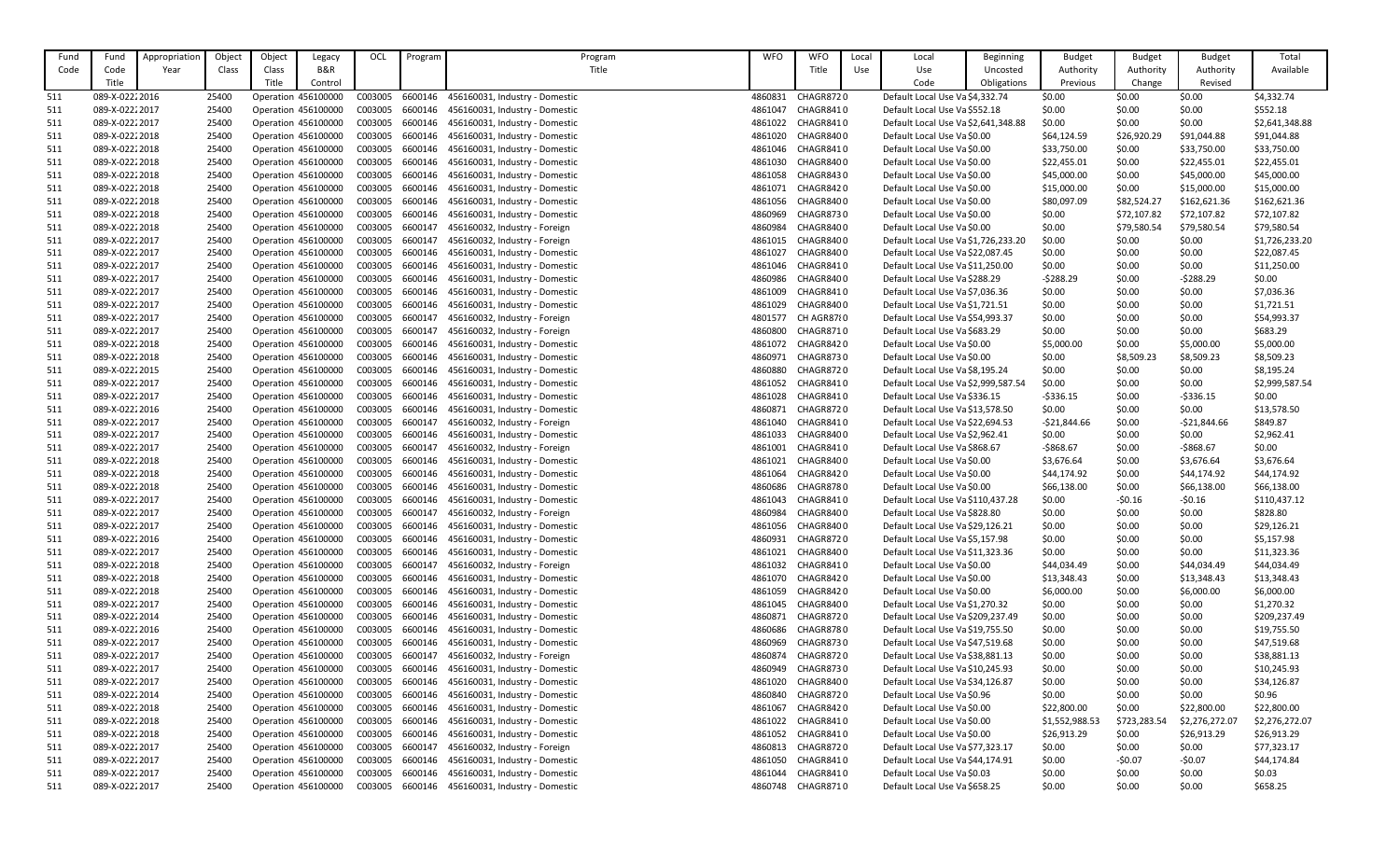| Fund         | Fund                              | Appropriation | Object         | Object | Legacy                                                     | OCL             | Program            | Program                                                                    | <b>WFO</b>   | <b>WFO</b>                 | Local | Local                                                             | <b>Beginning</b> | <b>Budget</b>         | <b>Budget</b>                 | <b>Budget</b>    | Total                      |
|--------------|-----------------------------------|---------------|----------------|--------|------------------------------------------------------------|-----------------|--------------------|----------------------------------------------------------------------------|--------------|----------------------------|-------|-------------------------------------------------------------------|------------------|-----------------------|-------------------------------|------------------|----------------------------|
| Code         | Code                              | Year          | Class          | Class  | B&R                                                        |                 |                    | Title                                                                      |              | Title                      | Use   | Use                                                               | Uncosted         | Authority             | Authority                     | Authority        | Available                  |
|              | Title                             |               |                | Title  | Control                                                    |                 |                    |                                                                            |              |                            |       | Code                                                              | Obligations      | Previous              | Change                        | Revised          |                            |
| 511          | 089-X-02222017                    |               | 25400          |        | Operation 456100000                                        | C003005         | 6600147            | 456160032, Industry - Foreign                                              | 4860978      | CHAGR8730                  |       | Default Local Use Va \$12,052.71                                  |                  | $-$12,052.71$         | \$0.00                        | $-$12,052.71$    | \$0.00                     |
| 511          | 089-X-02222017                    |               | 25400          |        | Operation 456100000                                        | C003005         | 6600146            | 456160031, Industry - Domestic                                             | 4861023      | CHAGR8400                  |       | Default Local Use Va \$70,749.31                                  |                  | \$0.00                | \$0.00                        | \$0.00           | \$70,749.31                |
| 511          | 089-X-02222018                    |               | 25400          |        | Operation 456100000                                        | C003005         | 6600147            | 456160032, Industry - Foreign                                              | 4861061      | CHAGR8420                  |       | Default Local Use Va \$0.00                                       |                  | \$33,131.18           | \$0.00                        | \$33,131.18      | \$33,131.18                |
| 511          | 089-X-02222018                    |               | 25400          |        | Operation 456100000                                        | C003005         | 6600146            | 456160031, Industry - Domestic                                             | 4861063      | CHAGR8420                  |       | Default Local Use Va \$0.00                                       |                  | \$22,087.46           | \$0.00                        | \$22,087.46      | \$22,087.46                |
| 511          | 089-X-02222018                    |               | 25400          |        | Operation 456100000                                        | C003005         | 6600146            | 456160031, Industry - Domestic                                             | 4861060      | CHAGR8420                  |       | Default Local Use Va \$0.00                                       |                  | \$66,262.39           | \$0.00                        | \$66,262.39      | \$66,262.39                |
| 511          | 089-X-02222018                    |               | 25400          |        | Operation 456100000                                        | C003005         | 6600146            | 456160031, Industry - Domestic                                             | 4860936      | CHAGR8720                  |       | Default Local Use Va \$0.00                                       |                  | \$0.00                | \$1,800.62                    | \$1,800.62       | \$1,800.62                 |
| 511          | 089-X-02222017                    |               | 25400          |        | Operation 456100000                                        | C003005         | 6600146            | 456160031, Industry - Domestic                                             | 4861053      | CHAGR8420                  |       | Default Local Use Va \$25,000.00                                  |                  | \$0.00                | \$0.00                        | \$0.00           | \$25,000.00                |
| 511          | 089-X-02222017                    |               | 25400          |        | Operation 456100000                                        | C003005         | 6600146            | 456160031, Industry - Domestic                                             | 4861026      | CHAGR8400                  |       | Default Local Use Va \$2,069.60                                   |                  | $-52,243.82$          | \$0.00                        | $-52,243.82$     | $-5174.22$                 |
| 511          | 089-X-02222017                    |               | 25400          |        | Operation 456100000                                        | C003005         | 6600146            | 456160031, Industry - Domestic                                             | 4861017      | CHAGR8410                  |       | Default Local Use Va \$3,315.04                                   |                  | \$0.00                | \$0.00                        | \$0.00           | \$3,315.04                 |
| 511          | 089-X-02222017                    |               | 25400          |        | Operation 456100000                                        | C003005         | 6600146            | 456160031, Industry - Domestic                                             | 4861031      | CHAGR8400                  |       | Default Local Use Va \$20,000.00                                  |                  | \$0.00                | \$0.00                        | \$0.00           | \$20,000.00                |
| 511          | 089-X-02222016                    |               | 25400          |        | Operation 456100000                                        | C003005         | 6600146            | 456160031, Industry - Domestic                                             | 4860880      | CHAGR8720                  |       | Default Local Use Va \$3,397.00                                   |                  | \$0.00                | \$0.00                        | \$0.00           | \$3,397.00                 |
| 511          | 089-X-02222017                    |               | 25400          |        | Operation 456100000                                        | C003005         | 6600146            | 456160031, Industry - Domestic                                             | 4860946      | CHAGR8730                  |       | Default Local Use Va \$75,847.99                                  |                  | \$0.00                | \$0.00                        | \$0.00           | \$75,847.99                |
| 511          | 089-X-02222018                    |               | 25400          |        | Operation 456100000                                        | C003005         | 6600146            | 456160031, Industry - Domestic                                             | 4861033      | CHAGR8400                  |       | Default Local Use Va \$0.00                                       |                  | \$54,037.59           | \$10,462.41                   | \$64,500.00      | \$64,500.00                |
| 511          | 089-X-02222018                    |               | 25400          |        | Operation 456100000                                        | C003005         | 6600146            | 456160031, Industry - Domestic                                             | 4860977      | CHAGR8730                  |       | Default Local Use Va \$0.00                                       |                  | \$48,543.69           | \$0.00                        | \$48,543.69      | \$48,543.69                |
| 511          | 089-X-02222018                    |               | 25400          |        | Operation 456100000                                        | C003005         | 6600146            | 456160031, Industry - Domestic                                             | 4861062      | CHAGR8420                  |       | Default Local Use Va \$0.00                                       |                  | \$19,417.48           | \$24,271.84                   | \$43,689.32      | \$43,689.32                |
| 511          | 089-X-02222018                    |               | 25400          |        | Operation 456100000                                        | C003005         | 6600146            | 456160031, Industry - Domestic                                             | 4861075      | CHAGR8430                  |       | Default Local Use Va \$0.00                                       |                  | \$0.00                | \$10,000.00                   | \$10,000.00      | \$10,000.00                |
| 517          | 089-X-02222017                    |               | 25400          |        | Operation 456100000                                        | C003005         | 6600207            | 456167SC0, Office of Science SC                                            | 4860834      | CHAGR8720                  |       | Default Local Use Va \$30,195.40                                  |                  | \$0.00                | \$0.00                        | \$0.00           | \$30,195.40                |
| 517          | 089-X-02222017                    |               | 25400          |        | Operation 456100000                                        | C003005         | 6600207            | 456167SC0, Office of Science SC                                            | 4861010      | CHAGR8730                  |       | Default Local Use Va \$76,566.43                                  |                  | \$0.00                | \$0.00                        | \$0.00           | \$76,566.43                |
| 517          | 089-X-02222018                    |               | 25400          |        | Operation 456100000                                        | C003005         | 6600207            | 456167SC0, Office of Science SC                                            | 4861010      | CHAGR8730                  |       | Default Local Use Va \$0.00                                       |                  | \$895,145.63          | \$1,456,310.68 \$2,351,456.31 |                  | \$2,351,456.31             |
| 517          | 089-X-02222016                    |               | 25400          |        | Operation 456100000                                        | C003005         | 6600207            | 456167SC0, Office of Science SC                                            | 4860826      | CHAGR8720                  |       | Default Local Use Va \$23,465.53                                  |                  | \$0.00                | \$0.00                        | \$0.00           | \$23,465.53                |
| 517          | 089-X-02222018                    |               | 25400          |        | Operation 456100000                                        | C003005         | 6600207            | 456167SC0, Office of Science SC                                            | 4860826      | CHAGR8720                  |       | Default Local Use Va \$0.00                                       |                  | \$717,996.12          | \$0.00                        | \$717,996.12     | \$717,996.12               |
| 517          | 089-X-02222018                    |               | 25400          |        | Operation 456100000                                        | C003005         | 6600207            | 456167SC0, Office of Science SC                                            | 4860834      | CHAGR8720                  |       | Default Local Use Va \$0.00                                       |                  | \$0.00                | \$29,126.21                   | \$29,126.21      | \$29,126.21                |
| 517          | 089-X-02222015                    |               | 25400          |        | Operation 456100000                                        | C003005         | 6600207            | 456167SC0, Office of Science SC                                            | 4860823      | CHAGR8720                  |       | Default Local Use Va \$36,038.18                                  |                  | \$0.00                | \$0.00                        | \$0.00           | \$36,038.18                |
| 679          | 089-15/16-2015                    |               | 25400          |        | Operation WA2200000                                        | C001104         | 2822390            | WA2230100, Other Related Expenses - Contractual Services                   | $\Omega$     | Default WF 302064          |       | Climate REDI / CEM \$40,000.00                                    |                  | \$0.00                | \$0.00                        | \$0.00           | \$40,000.00                |
| 681          | 089-14/15-2014                    |               | 25400          |        | Operation WA2200000                                        | C001104         | 2822390            | WA2230100, Other Related Expenses - Contractual Services                   | $\Omega$     | Default WI0                |       | Default Local Use Va \$39,548.18                                  |                  | \$0.00                | \$0.00                        | \$0.00           | \$39,548.18                |
| 692          | 089-14/15-2014                    |               | 25400          |        | Operation WN0000000 C001118                                |                 | 1721222            | WN0219060, State and Local Governments and Non-Profit Organi               | 4860825      | CHAGR8720                  |       | Default Local Use Va \$17,728.79                                  |                  | \$0.00                | \$0.00                        | \$0.00           | \$17,728.79                |
| 900          | 089-X-024(2018                    |               | 25400          |        | Operation DP0909000                                        | C002955         | 2223112            | DP0909010, Nuclear Criticality Safety Program                              | $\Omega$     | Default WI0                |       | Default Local Use Va \$0.00                                       |                  | \$78,154.00           | \$0.00                        | \$78,154.00      | \$78,154.00                |
| 900          | 089-X-024(2015                    |               | 25400          |        | Operation DP4000000                                        | C000925         | 2221775            | DP4015011 - Radiological Assistance Program                                |              | Default WF0                |       | Default Local Use Va \$0.01                                       |                  | \$0.00                | \$0.00                        | \$0.00           | \$0.01                     |
| 900          | 089-X-024(2014                    |               | 25400          |        | Operation DP4000000                                        | C000925         | 2222480            | DP4011093, Nuclear Counterterrorism                                        |              | Default WFO                |       | Default Local Use Va \$2,057.91                                   |                  | \$0.00                | \$0.00                        | \$0.00           | \$2,057.91                 |
| 900          | 089-X-024(2017                    |               | 25400          |        | Operation DP0909000                                        | C002955         | 2223112            | DP0909010, Nuclear Criticality Safety Program                              |              | Default WFO                |       | Default Local Use Va \$15,478.29                                  |                  | \$0.00                | \$0.00                        | \$0.00           | \$15,478.29                |
| 900          | 089-X-024(2015                    |               | 25400          |        | Operation DP8000000                                        | C002982         | 2222989            | DP8000000, Counterterrorism and Counterproliferation Program               | $\Omega$     | Default WFO                |       | Default Local Use Va \$49,412.56                                  |                  | \$0.00                | \$0.00                        | \$0.00           | \$49,412.56                |
| 900          | 089-X-024(2014<br>089-X-024: 2017 |               | 25400          |        | Operation DP1204000                                        | C000912         | 2220743<br>3184701 | DP1204010, Secondary Assessment Technologies<br>HQ1001000, Worker Advocacy | $\mathbf{0}$ | Default WFO                |       | Default Local Use Va \$836.82<br>Default Local Use Va \$13,140.76 |                  | \$0.00                | \$0.00<br>\$0.00              | \$0.00<br>\$0.00 | \$836.82                   |
| 1050         | 089-X-024: 2018                   |               | 25400<br>25400 |        | Operation HQ0000000 C002425<br>Operation HQ0000000 C002425 |                 | 3184701            | HQ1001000, Worker Advocacy                                                 |              | Default WFO<br>Default WI0 |       | Default Local Use Va \$0.00                                       |                  | \$0.00<br>\$20,000.00 | \$0.00                        | \$20,000.00      | \$13,140.76<br>\$20,000.00 |
| 1050<br>1060 | 089-X-024: 2018                   |               | 25400          |        | Operation GD6000000                                        | C002970         | 3203769            | GD6020900, Office of The SCIO                                              |              | Default WI0                |       | Default Local Use Va \$0.00                                       |                  | \$260,010.00          | \$0.00                        | \$260,010.00     | \$260,010.00               |
| 1060         | 089-X-024: 2017                   |               | 25400          |        | Operation GD6000000                                        | C002970         | 3203779            | GD6050100, CYBER & OPERATIONS                                              |              | Default WFO                |       | Default Local Use Va \$113,058.15                                 |                  | \$0.00                | \$0.00                        | \$0.00           | \$113,058.15               |
| 1060         | 089-X-024: 2018                   |               | 25400          |        | Operation GD6000000                                        | C002970         | 3203761            | GD6020100, Analysis                                                        |              | Default WFO                |       | Default Local Use Va \$0.00                                       |                  | \$114,730.00          | \$0.00                        | \$114,730.00     | \$114,730.00               |
| 1060         | 089-X-024: 2017                   |               | 25400          |        | Operation GD6000000                                        | C002970         | 3203763            | GD6020300, Investigations                                                  |              | Default WFO                |       | Default Local Use Va \$348,672.66                                 |                  | \$0.00                | \$0.00                        | \$0.00           | \$348,672.66               |
| 1060         | 089-X-024: 2017                   |               | 25400          |        | Operation GD6000000                                        | C002970         | 3203769            | GD6020900, Office of The SCIO                                              |              | Default WFO                |       | Default Local Use Va \$172,424.87                                 |                  | \$0.00                | \$0.00                        | \$0.00           | \$172,424.87               |
| 1060         | 089-X-024: 2018                   |               | 25400          |        | Operation GD6000000                                        | C002970         | 3203764            | GD6020400, CI Training                                                     |              | Default WFO                |       | Default Local Use Va \$0.00                                       |                  | \$5,070.00            | \$0.00                        | \$5,070.00       | \$5,070.00                 |
| 1060         | 089-X-024: 2017                   |               | 25400          |        | Operation GD6000000                                        | C002970         | 3203761            | GD6020100, Analysis                                                        |              | Default WF0                |       | Default Local Use Va \$99,987.56                                  |                  | \$0.00                | \$0.00                        | \$0.00           | \$99,987.56                |
| 1060         | 089-X-024: 2016                   |               | 25400          |        | Operation GD6000000                                        | C002970         | 3203764            | GD6020400, CI Training                                                     |              | Default WI0                |       | Default Local Use Va \$11,412.93                                  |                  | \$0.00                | \$0.00                        | \$0.00           | \$11,412.93                |
| 1060         | 089-X-024: 2017                   |               | 25400          |        | Operation GD6000000                                        | C002970         | 3203780            | GD6050200, Technical Services                                              |              | Default WFO                |       | Default Local Use Va \$126,271.10                                 |                  | \$0.00                | \$0.00                        | \$0.00           | \$126,271.10               |
| 1060         | 089-X-024: 2015                   |               | 25400          |        | Operation GD2500000                                        | C002546 3203755 |                    | GD2540250, CI Training                                                     |              | Default WI0                |       | Default Local Use Va \$38,022.43                                  |                  | \$0.00                | \$0.00                        | \$0.00           | \$38,022.43                |
| 1060         | 089-X-024: 2017                   |               | 25400          |        | Operation GD6000000                                        | C002970         | 3203764            | GD6020400, CI Training                                                     |              | Default WFO                |       | Default Local Use Va \$25,765.00                                  |                  | \$0.00                | \$0.00                        | \$0.00           | \$25,765.00                |
| 1060         | 089-X-024: 2018                   |               | 25400          |        | Operation GD6000000                                        | C002970         | 3203763            | GD6020300, Investigations                                                  |              | Default WF0                |       | Default Local Use Va \$0.00                                       |                  | \$492,180.00          | \$0.00                        | \$492,180.00     | \$492,180.00               |
| 1060         | 089-X-024: 2018                   |               | 25400          |        | Operation GD6000000                                        | C002970         | 3203780            | GD6050200, Technical Services                                              |              | Default WI0                |       | Default Local Use Va \$0.00                                       |                  | \$129,002.00          | \$0.00                        | \$129,002.00     | \$129,002.00               |
| 1079         | 089-16/17-2016                    |               | 25400          |        | Operation CS0000000                                        | C000892         | 1713352            | CS7000000, Integrated Joint Cybersecurity Coordination Cente               | $\Omega$     | Default WFO                |       | Default Local Use Va \$24,072.62                                  |                  | \$0.00                | \$0.00                        | \$0.00           | \$24,072.62                |
| 1551         | 089-X-0309 2013                   |               | 25400          |        | Operation NN4000000 C001056                                |                 | 2222721            | NN4010010, International Nonproliferation Export Control                   | $\Omega$     | Default WI0                |       | Default Local Use Va \$348.29                                     |                  | \$0.00                | \$0.00                        | \$0.00           | \$348.29                   |
| 1551         | 089-X-0309 2014                   |               | 25400          |        | Operation NN4000000 C001056                                |                 | 2222722            | NN4010021, US Costs for Russia Newly Independent States                    | 0            | Default WI0                |       | Default Local Use Va \$327.66                                     |                  | \$0.00                | \$0.00                        | \$0.00           | \$327.66                   |
| 1551         | 089-X-0309 2017                   |               | 25400          |        | Operation DN4000000                                        | C003042         | 2223106            | DN4004040, Policy Studies and Support                                      | $\Omega$     | Default WF0                |       | Default Local Use Va \$26.66                                      |                  | \$0.00                | \$0.00                        | \$0.00           | \$26.66                    |
| 1551         | 089-X-0309 2013                   |               | 25400          |        | Operation NN5000000                                        | C001058         | 2221240            | NN5004010, U.S. Costs for Russia Newly Independent States Pr               | $\mathbf 0$  | Default WF0                |       | Default Local Use Va \$116,033.19                                 |                  | $-$116,798.56$        | \$0.00                        | $-$116,798.56$   | $-5765.37$                 |
| 1551         | 089-X-0309 2017                   |               | 25400          |        | Operation DN1003000                                        | C003036         | 2223063            | DN1003011, U.S. Costs for Russia Newly Independent State Pro               | 0            | Default WFO                |       | Default Local Use Va \$341,187.02                                 |                  | \$0.00                | \$0.00                        | \$0.00           | \$341,187.02               |
| 1551         | 089-X-0309 2015                   |               | 25400          |        | Operation NN4000000 C001056                                |                 | 2222730            | NN4012010, Global Regimes                                                  | $\mathbf{0}$ | Default WFO                |       | Default Local Use Va \$2,345.59                                   |                  | \$0.00                | \$0.00                        | \$0.00           | \$2,345.59                 |
|              |                                   |               |                |        |                                                            |                 |                    |                                                                            |              |                            |       |                                                                   |                  |                       |                               |                  |                            |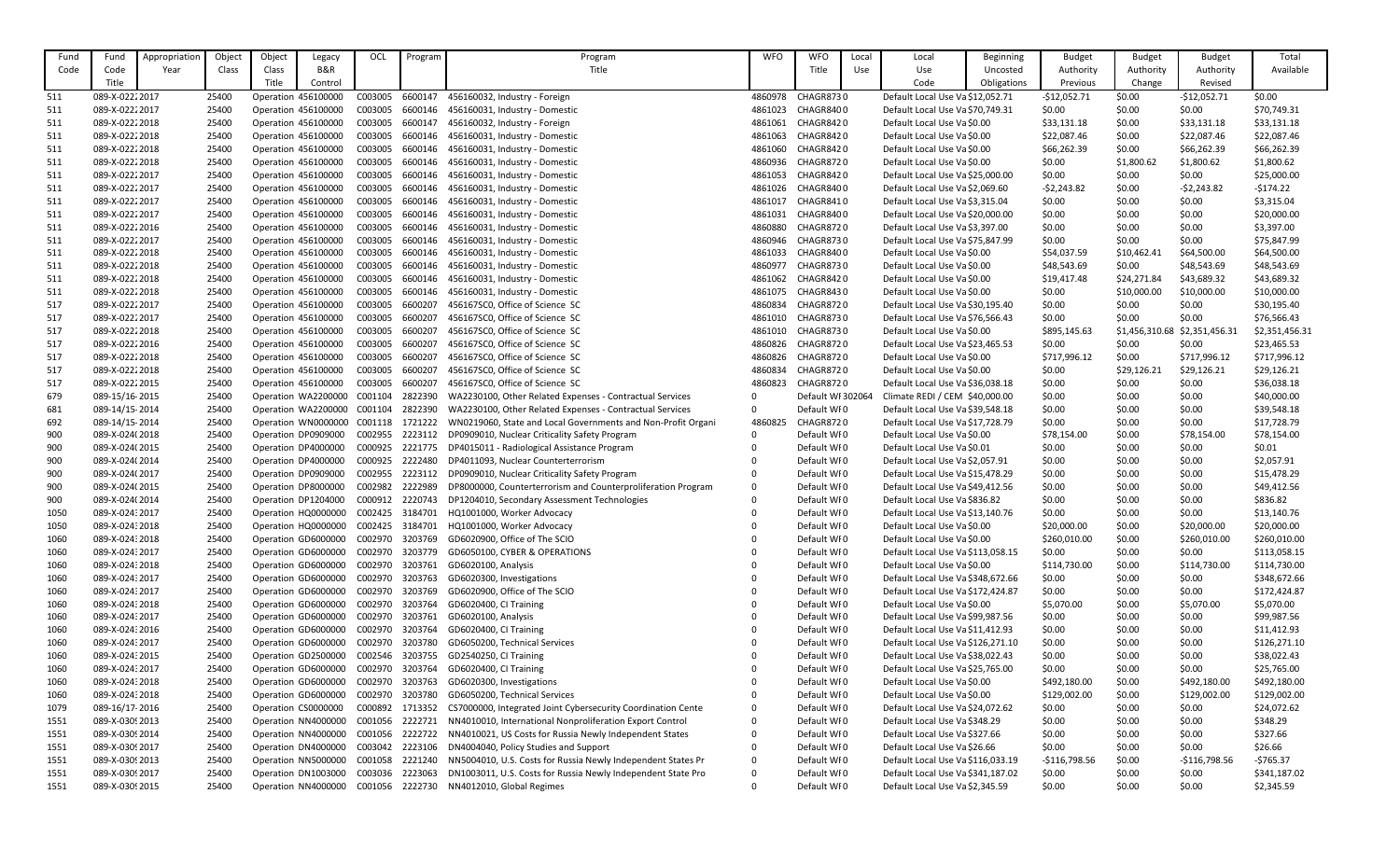| Fund | Fund            | Appropriatior | Object | Object | Legacy                      | OCL     | Program | Program                                                      | <b>WFO</b>   | <b>WFO</b>  | Local | Local                               | <b>Beginning</b> | <b>Budget</b> | <b>Budget</b> | <b>Budget</b> | Total          |
|------|-----------------|---------------|--------|--------|-----------------------------|---------|---------|--------------------------------------------------------------|--------------|-------------|-------|-------------------------------------|------------------|---------------|---------------|---------------|----------------|
| Code | Code            | Year          | Class  | Class  | <b>B&amp;R</b>              |         |         | Title                                                        |              | Title       | Use   | <b>Use</b>                          | Uncosted         | Authority     | Authority     | Authority     | Available      |
|      | Title           |               |        | Title  | Control                     |         |         |                                                              |              |             |       | Code                                | Obligations      | Previous      | Change        | Revised       |                |
| 1551 | 089-X-03092015  |               | 25400  |        | Operation NN5000000         | C001058 | 2221243 | NN5005011, U.S. Costs for Russia Newly Independent States Pr | $\mathbf{0}$ | Default WF0 |       | Default Local Use Va \$54,437.77    |                  | \$0.00        | \$0.00        | \$0.00        | \$54,437.77    |
| 1551 | 089-X-0309 2018 |               | 25400  |        | Operation CT0000000         | C003007 | 2223020 | CT8401000, Radiological Assistance Program RAP               | $\Omega$     | Default WF0 |       | Default Local Use Va \$0.00         |                  | \$607,109.00  | \$0.00        | \$607,109.00  | \$607,109.00   |
| 1551 | 089-X-03092018  |               | 25400  |        | Operation DN4000000         | C003042 | 2223096 | DN4001030, Safeguards Technology Development                 |              | Default WFO |       | Default Local Use Va \$0.00         |                  | \$264,548.94  | \$0.00        | \$264,548.94  | \$264,548.94   |
| 1551 | 089-X-0309 2018 |               | 25400  |        | Operation DN4000000         | C003042 | 2223103 | DN4004010, Global Regimes                                    |              | Default WF0 |       | Default Local Use Va \$0.00         |                  | \$42,955.88   | \$0.00        | \$42,955.88   | \$42,955.88    |
| 1551 | 089-X-0309 2017 |               | 25400  |        | Operation DN3001000         | C003039 | 2223079 | DN3001010, Highly Enriched Uranium HEU Reactor Conversion    |              | Default WF0 |       | Default Local Use Va \$10,135.62    |                  | \$0.00        | \$0.00        | \$0.00        | \$10,135.62    |
| 1551 | 089-X-0309 2017 |               | 25400  |        | Operation CT0000000         | C003007 | 2223023 | CT8404010, Evaluation, Exercise, Readiness, and Response Sup | $\Omega$     | Default WFO |       | Default Local Use Va \$4,995.57     |                  | \$0.00        | \$0.00        | \$0.00        | \$4,995.57     |
| 1551 | 089-X-0309 2015 |               | 25400  |        | Operation NN4000000         | C001056 | 2222732 | NN4012030, Multilateral Supplier Policy                      |              | Default WF0 |       | Default Local Use Va \$830.02       |                  | \$0.00        | \$0.00        | \$0.00        | \$830.02       |
| 1551 | 089-X-0309 2015 |               | 25400  |        | Operation NN9300000         | C002936 | 2222890 | NN9301000, Domestic Nuclear and Radiological Material Protec | $\Omega$     | Default WFO |       | Default Local Use Va \$23,901.61    |                  | \$0.00        | \$0.00        | \$0.00        | \$23,901.61    |
| 1551 | 089-X-0309 2014 |               | 25400  |        | Operation NN5000000         | C001058 | 2221231 | NN5001010, U.S. Costs for Russia Newly Independent States Pr | $\Omega$     | Default WF0 |       | Default Local Use Va \$72.68        |                  | \$0.00        | \$0.00        | \$0.00        | \$72.68        |
| 1551 | 089-X-0309 2015 |               | 25400  |        | Operation NN5000000 C001058 |         | 2221241 | NN5004020, In-Country Costs for Russia Newly Independent Sta | $\Omega$     | Default WF0 |       | Default Local Use Va \$29.25        |                  | $-529.25$     | \$0.00        | $-529.25$     | \$0.00         |
| 1551 | 089-X-0309 2017 |               | 25400  |        | Operation CT0000000         | C003007 | 2223025 | CT8405010, Technology Integration TI                         | $\Omega$     | Default WF0 |       | Default Local Use Va \$319.64       |                  | \$0.00        | \$0.00        | \$0.00        | \$319.64       |
| 1551 | 089-X-0309 2015 |               | 25400  |        | Operation NN4000000         | C001056 | 2222717 | NN4009010, Safeguards Policy and Human Resources             | $\Omega$     | Default WF0 |       | Default Local Use Va \$30,331.23    |                  | \$0.00        | \$0.00        | \$0.00        | \$30,331.23    |
| 1551 | 089-X-03092015  |               | 25400  |        | Operation NN5000000         | C001058 | 2222881 | NN5070040, US Costs for Non Russia Non-Newly Independent Sta | $\Omega$     | Default WFO |       | Default Local Use Va \$15,000.00    |                  | \$0.00        | \$0.00        | \$0.00        | \$15,000.00    |
| 1551 | 089-X-03092015  |               | 25400  |        | Operation NN5000000         | C001058 | 2221240 | NN5004010, U.S. Costs for Russia Newly Independent States Pr | $\Omega$     | Default WF0 |       | Default Local Use Va \$33,515.04    |                  | $-$18,029.44$ | \$0.00        | $-$18,029.44$ | \$15,485.60    |
| 1551 | 089-X-0309 2018 |               | 25400  |        | Operation CT0000000         | C003007 | 2223023 | CT8404010, Evaluation, Exercise, Readiness, and Response Sup | $\Omega$     | Default WF0 |       | Default Local Use Va \$0.00         |                  | \$21,565.00   | \$0.00        | \$21,565.00   | \$21,565.00    |
| 1551 | 089-X-0309 2018 |               | 25400  |        | Operation DN4000000         | C003042 | 2223102 | DN4003020, Nuclear Noncompliance Verification                | $\Omega$     | Default WFO |       | Default Local Use Va \$0.00         |                  | \$128,778.74  | \$0.00        | \$128,778.74  | \$128,778.74   |
| 1551 | 089-X-0309 2015 |               | 25400  |        | Operation NN4000000         | C001056 | 2222728 | NN4011020, Nuclear Noncompliance Verification                | $\Omega$     | Default WF0 |       | Default Local Use Va \$1,486.29     |                  | \$0.00        | \$0.00        | \$0.00        | \$1,486.29     |
| 1551 | 089-X-03092016  |               | 25400  |        | Operation DN1001000         | C003034 | 2223049 | DN1001011, U.S. Costs for Russia Newly Independent State Pro | $\Omega$     | Default WFO |       | Default Local Use Va \$72,500.55    |                  | \$0.00        | \$0.00        | \$0.00        | \$72,500.55    |
| 1551 | 089-X-03092015  |               | 25400  |        | Operation NN4000000         | C001056 | 2222733 | NN4012040, Policy Studies and Support                        |              | Default WF0 |       | Default Local Use Va \$52,839.60    |                  | \$0.00        | \$0.00        | \$0.00        | \$52,839.60    |
| 1551 | 089-X-0309 2017 |               | 25400  |        | Operation DN4000000         | C003042 | 2223095 | DN4001020, Safeguards Engagement INSEP                       |              | Default WF0 |       | Default Local Use Va \$953,147.65   |                  | \$0.00        | \$0.00        | \$0.00        | \$953,147.65   |
| 1551 | 089-X-0309 2014 |               | 25400  |        | Operation NN5000000 C001058 |         | 2221235 | NN5002020, In-Country Costs for Russia Newly Independent Sta | $\Omega$     | Default WF0 |       | Default Local Use Va \$570,714.02   |                  | \$0.00        | \$0.00        | \$0.00        | \$570,714.02   |
| 1551 | 089-X-0309 2017 |               | 25400  |        | Operation DN4000000         | C003042 | 2223094 | DN4001010, Safeguards Policy                                 | 0            | Default WF0 |       | Default Local Use Va \$295,963.81   |                  | \$0.00        | \$0.00        | \$0.00        | \$295,963.81   |
| 1551 | 089-X-03092013  |               | 25400  |        | Operation NN5000000         | C001058 | 2222811 | NN5003040, US Costs for Non Russia Non-Newly Independent Sta | $\mathbf 0$  | Default WFO |       | Default Local Use Va \$2,868.79     |                  | \$0.00        | \$0.00        | \$0.00        | \$2,868.79     |
| 1551 | 089-X-03092015  |               | 25400  |        | Operation NN9100000         | C002938 | 2222883 | NN9100000, Highly Enriched Uranium HEU Reactor Conversion    | $\mathbf 0$  | Default WF0 |       | Default Local Use Va \$952.05       |                  | \$0.00        | \$0.00        | \$0.00        | \$952.05       |
| 1551 | 089-X-0309 2014 |               | 25400  |        | Operation NN5000000 C001058 |         | 2222881 | NN5070040, US Costs for Non Russia Non-Newly Independent Sta | $\mathbf 0$  | Default WF0 |       | Default Local Use Va \$27,382.94    |                  | \$0.00        | \$0.00        | \$0.00        | \$27,382.94    |
| 1551 | 089-X-0309 2014 |               | 25400  |        | Operation NN5000000 C001058 |         | 2221241 | NN5004020, In-Country Costs for Russia Newly Independent Sta | $\Omega$     | Default WF0 |       | Default Local Use Va \$22,388.44    |                  | $-522,388.44$ | \$0.00        | $-522,388.44$ | \$0.00         |
| 1551 | 089-X-0309 2017 |               | 25400  |        | Operation CT0000000         | C003007 | 2223014 | CT8101000, Nuclear Incident Policy and Cooperation           |              | Default WF0 |       | Default Local Use Va \$230,790.44   |                  | \$0.00        | \$0.00        | \$0.00        | \$230,790.44   |
| 1551 | 089-X-0309 2017 |               | 25400  |        | Operation DN4000000         | C003042 | 2223102 | DN4003020, Nuclear Noncompliance Verification                |              | Default WFO |       | Default Local Use Va \$32,240.31    |                  | \$0.00        | \$0.00        | \$0.00        | \$32,240.31    |
| 1551 | 089-X-0309 2017 |               | 25400  |        | Operation CT0000000         | C003007 | 2223020 | CT8401000, Radiological Assistance Program RAP               |              | Default WF0 |       | Default Local Use Va \$1,086,494.82 |                  | \$0.00        | \$0.00        | \$0.00        | \$1,086,494.82 |
| 1551 | 089-X-0309 2018 |               | 25400  |        | Operation DN2000000         | C003038 | 2223076 | DN2001000, Proliferation Detection                           |              | Default WF0 |       | Default Local Use Va \$0.00         |                  | \$190,062.47  | \$0.00        | \$190,062.47  | \$190,062.47   |
| 1551 | 089-X-0309 2017 |               | 25400  |        | Operation DN2000000         | C003038 | 2223154 | DN2006000, USHPRR                                            |              | Default WI0 |       | Default Local Use Va \$283,177.06   |                  | \$0.00        | \$0.00        | \$0.00        | \$283,177.06   |
| 1551 | 089-X-0309 2015 |               | 25400  |        | Operation NN4000000         | C001056 | 2222718 | NN4009020, DO NOT USE!!! Safeguards Engagement               |              | Default WF0 |       | Default Local Use Va \$1,520.12     |                  | \$0.00        | \$0.00        | \$0.00        | \$1,520.12     |
| 1551 | 089-X-03092016  |               | 25400  |        | Operation DN1001000         | C003034 | 2223053 | DN1001021, U.S. Costs for Russia Newly Independent State Pro | 0            | Default WI0 |       | Default Local Use Va \$596,721.35   |                  | \$0.00        | \$0.00        | \$0.00        | \$596,721.35   |
| 1551 | 089-X-0309 2016 |               | 25400  |        | Operation DN4000000         | C003042 | 2223101 | DN4003010, Warhead Dismantlement and Fissile Material Transp | $\mathbf 0$  | Default WF0 |       | Default Local Use Va \$2,912.16     |                  | \$0.00        | \$0.00        | \$0.00        | \$2,912.16     |
| 1551 | 089-X-0309 2017 |               | 25400  |        | Operation DN4000000         | C003042 | 2223103 | DN4004010, Global Regimes                                    |              | Default WF0 |       | Default Local Use Va \$25,181.87    |                  | \$0.00        | \$0.00        | \$0.00        | \$25,181.87    |
| 1551 | 089-X-0309 2018 |               | 25400  |        | Operation CT0000000         | C003007 | 2223025 | CT8405010, Technology Integration TI                         |              | Default WFO |       | Default Local Use Va \$0.00         |                  | \$2,803.00    | \$0.00        | \$2,803.00    | \$2,803.00     |
| 1551 | 089-X-0309 2016 |               | 25400  |        | Operation DN4000000         | C003042 | 2223105 | DN4004030, Multilateral Supplier Policy                      |              | Default WF0 |       | Default Local Use Va \$127,037.86   |                  | \$0.00        | \$0.00        | \$0.00        | \$127,037.86   |
| 1551 | 089-X-03092017  |               | 25400  |        | Operation DN1001000         | C003034 | 2223049 | DN1001011, U.S. Costs for Russia Newly Independent State Pro | $\Omega$     | Default WI0 |       | Default Local Use Va \$140,000.00   |                  | \$0.00        | \$0.00        | \$0.00        | \$140,000.00   |
| 1551 | 089-X-0309 2015 |               | 25400  |        | Operation NN5000000 C001058 |         | 2221234 | NN5002010, U.S. Costs for Russia Newly Independent States Pr | 0            | Default WFO |       | Default Local Use Va \$426,518.22   |                  | \$0.00        | \$0.00        | \$0.00        | \$426,518.22   |
| 1551 | 089-X-0309 2017 |               | 25400  |        | Operation DN4000000 C003042 |         | 2223096 | DN4001030, Safeguards Technology Development                 |              | Default WI0 |       | Default Local Use Va \$155,393.01   |                  | \$0.00        | \$0.00        | \$0.00        | \$155,393.01   |
| 1551 | 089-X-0309 2018 |               | 25400  |        | Operation DN4000000         | C003042 | 2223094 | DN4001010, Safeguards Policy                                 |              | Default WI0 |       | Default Local Use Va \$0.00         |                  | \$162,958.29  | \$0.00        | \$162,958.29  | \$162,958.29   |
| 1551 | 089-X-0309 2017 |               | 25400  |        | Operation DN3001000         | C003039 | 2223080 | DN3001020, Molybdenum-99 Mo-99                               |              | Default WF0 |       | Default Local Use Va \$7,011.34     |                  | \$0.00        | \$0.00        | \$0.00        | \$7,011.34     |
| 1551 | 089-X-03092017  |               | 25400  |        | Operation DN2000000         | C003038 | 2223076 | DN2001000, Proliferation Detection                           |              | Default WF0 |       | Default Local Use Va \$480,711.69   |                  | \$0.00        | \$0.00        | \$0.00        | \$480,711.69   |
| 1551 | 089-X-0309 2015 |               | 25400  |        | Operation NN5000000 C001058 |         | 2221235 | NN5002020, In-Country Costs for Russia Newly Independent Sta | 0            | Default WF0 |       | Default Local Use Va \$1,298,068.16 |                  | \$0.00        | \$0.00        | \$0.00        | \$1,298,068.16 |
| 1551 | 089-X-03092015  |               | 25400  |        | Operation NN5000000 C001058 |         | 2222810 | NN5002040, US Costs for Non Russia Non-Newly Independent Sta | $\mathbf 0$  | Default WI0 |       | Default Local Use Va \$69,665.61    |                  | \$0.00        | \$0.00        | \$0.00        | \$69,665.61    |
| 1551 | 089-X-0309 2015 |               | 25400  |        | Operation NN2000000 C001052 |         | 2221132 | NN2001000, Nonproliferation Detection                        | $\Omega$     | Default WI0 |       | Default Local Use Va \$26,300.17    |                  | \$0.00        | \$0.00        | \$0.00        | \$26,300.17    |
| 1551 | 089-X-0309 2015 |               | 25400  |        | Operation NN4000000         | C001056 | 2222719 | NN4009030, Safeguards Technology Development                 |              | Default WFO |       | Default Local Use Va \$2,773.36     |                  | \$0.00        | \$0.00        | \$0.00        | \$2,773.36     |
| 1551 | 089-X-03092017  |               | 25400  |        | Operation DN1005000         | C003088 | 2223152 | DN1005010, Domestic Radiological Security                    |              | Default WI0 |       | Default Local Use Va \$40,000.00    |                  | \$0.00        | \$0.00        | \$0.00        | \$40,000.00    |
| 1551 | 089-X-0309 2018 |               | 25400  |        | Operation DN4000000         | C003042 | 2223095 | DN4001020, Safeguards Engagement INSEP                       | $\Omega$     | Default WF0 |       | Default Local Use Va \$0.00         |                  | \$149,456.81  | \$0.00        | \$149,456.81  | \$149,456.81   |
| 1557 | 089-X-03092012  |               | 25400  |        | Operation NN5000000 C001058 |         | 2222290 | NN5010000, International Contributions UK                    |              | Default WF0 |       | Default Local Use Va \$46,587.47    |                  | \$0.00        | \$0.00        | \$0.00        | \$46,587.47    |
| 1650 | 089-X-031:2010  |               | 25400  |        | Operation PS0000000         | C001075 | 2221514 | PS0202132, Advisory and Assistance, Diversity Programs       | $\Omega$     | Default WF0 |       | Default Local Use Va \$38,795.51    |                  | \$0.00        | \$0.00        | \$0.00        | \$38,795.51    |
| 1689 | 089-14/15-2014  |               | 25400  |        | Operation PS0000000         | C001075 | 2222565 | PS0202200, A&A, Counterterrorism                             | $\Omega$     | Default WF0 |       | Default Local Use Va \$2,021.13     |                  | \$0.00        | \$0.00        | \$0.00        | \$2,021.13     |
| 1751 | 089-X-0315 2015 |               | 25400  |        | Operation EZ5000000         | C002226 | 1110981 | EZ5012300 - BRNL-0030 Soil and Water Remediation - Brookhave | $\Omega$     | Default WI0 |       | Default Local Use Va \$47.62        |                  | \$0.00        | \$0.00        | \$0.00        | \$47.62        |
|      | 089-X-031! 2013 |               | 25400  |        | Operation EZ5000000         | C002226 | 1110981 | EZ5012300 - BRNL-0030 Soil and Water Remediation - Brookhave | $\mathbf 0$  | Default WI0 |       | Default Local Use Va \$510,649.00   |                  | \$0.00        | \$0.00        |               |                |
| 1751 |                 |               |        |        |                             |         |         |                                                              |              |             |       |                                     |                  |               |               | \$0.00        | \$510,649.00   |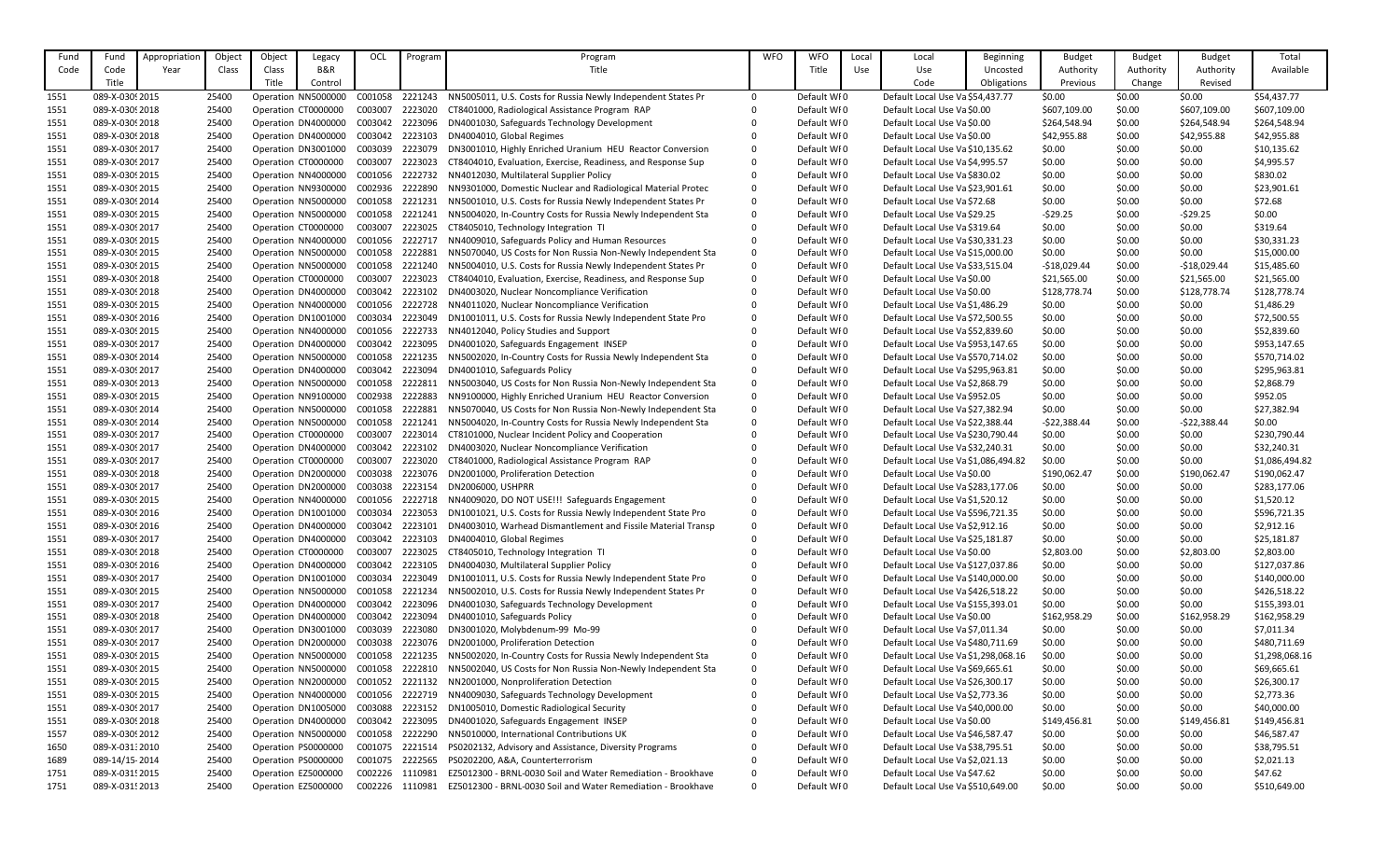| Fund | Fund            | Appropriation | Object | Object | Legacy               | OCL     | Program | Program                                                              | <b>WFO</b> | <b>WFO</b>        | Local | Local                               | <b>Beginning</b> | <b>Budget</b>  | <b>Budget</b> | <b>Budget</b>  | Total          |
|------|-----------------|---------------|--------|--------|----------------------|---------|---------|----------------------------------------------------------------------|------------|-------------------|-------|-------------------------------------|------------------|----------------|---------------|----------------|----------------|
| Code | Code            | Year          | Class  | Class  | B&R                  |         |         | Title                                                                |            | Title             | Use   | Use                                 | Uncosted         | Authority      | Authority     | Authority      | Available      |
|      | Title           |               |        | Title  | Control              |         |         |                                                                      |            |                   |       | Code                                | Obligations      | Previous       | Change        | Revised        |                |
|      |                 |               |        |        |                      |         |         | ST6001031, Production                                                | $\Omega$   | Default WI0       |       | Default Local Use Va \$428,187.59   |                  | \$0.00         |               |                |                |
| 2300 | 089-X-418(2016  |               | 25400  |        | Operation ST0000000  | C001087 | 2924306 |                                                                      |            |                   |       |                                     |                  |                | \$0.00        | \$0.00         | \$428,187.59   |
| 2300 | 089-X-418(2018  |               | 25400  |        | Operation ST0000000  | C001087 | 2720718 | ST6001020, Brookhaven Linear Isotope Producer BLIP                   |            | Default WI0       |       | Default Local Use Va \$0.00         |                  | \$229,000.00   | \$0.00        | \$229,000.00   | \$229,000.00   |
| 2300 | 089-X-418(2017  |               | 25400  |        | Operation ST0000000  | C001087 | 2924280 | ST6001032, Hot Cell and Other National Lab Facilities                |            | Default WI0       |       | Default Local Use Va \$658,053.20   |                  | \$650,000.00   | \$0.00        | \$650,000.00   | \$1,308,053.20 |
| 2300 | 089-X-418(2017  |               | 25400  |        | Operation ST0000000  | C001087 | 2924424 | ST5001040, Actinium-225 Technology Research and Integration          |            | Default WI0       |       | Default Local Use Va \$100,000.00   |                  | \$200,000.00   | \$0.00        | \$200,000.00   | \$300,000.00   |
| 2300 | 089-X-418(2018  |               | 25400  |        | Operation ST0000000  | C001087 | 2720715 | ST5001030, Other National Lab Research                               |            | Default WI0       |       | Default Local Use Va \$0.00         |                  | \$167,000.00   | \$0.00        | \$167,000.00   | \$167,000.00   |
| 2300 | 089-X-418(2014  |               | 32003  |        | Accelerato ST0000000 | C001087 | 2924281 | ST6001034, Facility Upgrades                                         |            | Default WI 485395 |       | <b>CHAIP</b>                        | \$123,010.46     | \$0.00         | \$0.00        | \$0.00         | \$123,010.46   |
| 2300 | 089-X-418(2017  |               | 25400  |        | Operation ST0000000  | C001087 | 2720718 | ST6001020, Brookhaven Linear Isotope Producer BLIP                   |            | Default WI0       |       | Default Local Use Va \$241,530.03   |                  | \$160,000.00   | \$0.00        | \$160,000.00   | \$401,530.03   |
| 2300 | 089-X-418(2018  |               | 25400  |        | Operation ST0000000  | C001087 | 2924280 | ST6001032, Hot Cell and Other National Lab Facilities                |            | Default WI0       |       | Default Local Use Va \$0.00         |                  | \$936,000.00   | \$0.00        | \$936,000.00   | \$936,000.00   |
| 2300 | 089-X-418(2018  |               | 25400  |        | Operation ST0000000  | C001087 | 2924424 | ST5001040, Actinium-225 Technology Research and Integration          |            | Default WI0       |       | Default Local Use Va \$0.00         |                  | \$210,000.00   | \$0.00        | \$210,000.00   | \$210,000.00   |
| 2300 | 089-X-418(2014  |               | 25400  |        | Operation ST0000000  | C001087 | 2924424 | ST5001040, Actinium-225 Technology Research and Integration          |            | Default WI0       |       | Default Local Use Va \$46,351.44    |                  | \$0.00         | \$0.00        | \$0.00         | \$46,351.44    |
| 2300 | 089-X-418(2017  |               | 25400  |        | Operation ST0000000  | C001087 | 2924281 | ST6001034, Facility Upgrades                                         |            | Default WI0       |       | Default Local Use Va \$592,572.04   |                  | \$0.00         | \$0.00        | \$0.00         | \$592,572.04   |
| 2300 | 089-X-418(2018  |               | 25400  |        | Operation ST0000000  | C001087 | 2924281 | ST6001034, Facility Upgrades                                         |            | Default WI0       |       | Default Local Use Va \$0.00         |                  | \$210,000.00   | \$0.00        | \$210,000.00   | \$210,000.00   |
| 2300 | 089-X-418(2017  |               | 25400  |        | Operation ST0000000  | C001087 | 2720715 | ST5001030, Other National Lab Research                               |            | Default WI0       |       | Default Local Use Va \$408,904.78   |                  | \$220,000.00   | \$0.00        | \$220,000.00   | \$628,904.78   |
| 2300 | 089-X-418(2016  |               | 25400  |        | Operation ST0000000  | C001087 | 2720716 | ST5002000, University Research                                       |            | Default WI0       |       | Default Local Use Va \$1,292.10     |                  | \$0.00         | \$0.00        | \$0.00         | \$1,292.10     |
| 2300 | 089-X-418(2016  |               | 25400  |        | Operation ST0000000  | C001087 | 2924424 | ST5001040, Actinium-225 Technology Research and Integration          |            | Default WI0       |       | Default Local Use Va \$100,000.00   |                  | \$0.00         | \$0.00        | \$0.00         | \$100,000.00   |
| 2300 | 089-X-418(2014  |               | 25400  |        | Operation ST0000000  | C001087 | 2720714 | ST5001020, Brookhaven Linear Isotope Producer BLIP                   |            | Default WI0       |       | Default Local Use Va \$229,180.08   |                  | \$0.00         | \$0.00        | \$0.00         | \$229,180.08   |
| 2300 | 089-X-418(2018  |               | 25400  |        | Operation ST0000000  | C001087 | 2924306 | ST6001031, Production                                                |            | Default WI0       |       | Default Local Use Va \$0.00         |                  | \$3,518,000.00 | \$0.00        | \$3,518,000.00 | \$3,518,000.00 |
| 2300 | 089-X-418(2015  |               | 32003  |        | Accelerato ST0000000 | C001087 | 2924281 | ST6001034, Facility Upgrades                                         |            | Default WI 485395 |       | <b>CHAIP</b>                        | \$152,000.00     | \$0.00         | \$0.00        | \$0.00         | \$152,000.00   |
| 2300 | 089-X-418(2016  |               | 25400  |        | Operation ST0000000  | C001087 | 2924282 | ST6001036, Technical Services                                        |            | Default WI0       |       | Default Local Use Va \$19,083.00    |                  | \$0.00         | \$0.00        | \$0.00         | \$19,083.00    |
| 2300 | 089-X-418(2017  |               | 25400  |        | Operation ST0000000  | C001087 | 2924306 | ST6001031, Production                                                |            | Default WI0       |       | Default Local Use Va \$2,160,000.00 |                  | \$191,000.00   | \$0.00        | \$191,000.00   | \$2,351,000.00 |
| 5300 | 089-X-031 2016  |               | 25400  |        | Operation TE1200000  | C002799 | 3123810 | TE1204000, Market-Based Control Signal                               |            | Default WI0       |       | Default Local Use Va \$205.91       |                  | \$0.00         | \$0.00        | \$0.00         | \$205.91       |
| 5300 | 089-X-031 2016  |               | 25400  |        | Operation TE1300000  | C002800 | 3123804 | TE1302000, Cyber for Energy Security OPS                             |            | Default WI0       |       | Default Local Use Va \$200.26       |                  | \$0.00         | \$0.00        | \$0.00         | \$200.26       |
| 5300 | 089-X-031 2016  |               | 25400  |        | Operation TE1100000  | C002798 | 3123789 | TE1101000, Transmission Reliability & Renewables Integration         |            | Default WI0       |       | Default Local Use Va \$136.88       |                  | \$0.00         | \$0.00        | \$0.00         | \$136.88       |
| 5300 | 089-X-031 2017  |               | 25400  |        | Operation TE1400000  | C002801 | 3123795 | TE1400000, Energy Storage                                            |            | Default WI0       |       | Default Local Use Va \$260.97       |                  | \$0.00         | \$0.00        | \$0.00         | \$260.97       |
| 5300 | 089-X-031 2018  |               | 25400  |        | Operation TE1100000  | C002798 | 3123785 | TE1103000, Advanced Modeling Grid Research                           |            | Default WI0       |       | Default Local Use Va \$0.00         |                  | \$116,666.00   | \$0.00        | \$116,666.00   | \$116,666.00   |
| 5300 | 089-X-031 2017  |               | 25400  |        | Operation TE1200000  | C002799 | 3123811 | TE1205000, Resilient Electric Distribution Grid R&D                  |            | Default WI0       |       | Default Local Use Va \$66,862.68    |                  | \$0.00         | \$0.00        | \$0.00         | \$66,862.68    |
| 5300 | 089-X-031 2016  |               | 25400  |        | Operation TE1200000  | C002799 | 3123812 | TE1206000, Advanced Secure Low-cost Sensors                          |            | Default WI0       |       | Default Local Use Va \$22.70        |                  | \$0.00         | \$0.00        | \$0.00         | \$22.70        |
| 5300 | 089-X-031 {2016 |               | 25400  |        | Operation TE1300000  | C002800 |         | 3123815 TE1305000, Virtual Energy Sector Forensics Analysis Platform |            | Default WF0       |       | Default Local Use Va \$2,255.84     |                  | \$0.00         | \$0.00        | \$0.00         | \$2,255.84     |
| 5300 | 089-X-031 2017  |               | 25400  |        | Operation TE1100000  | C002798 | 3123785 | TE1103000, Advanced Modeling Grid Research                           |            | Default WI0       |       | Default Local Use Va \$517,786.00   |                  | \$0.00         | \$0.00        | \$0.00         | \$517,786.00   |
| 5300 | 089-X-031 {2016 |               | 25400  |        | Operation TF0000000  | C002802 | 3123796 | TF0000000, National Electricity Delivery                             |            | Default WI0       |       | Default Local Use Va \$121.66       |                  | \$0.00         | \$0.00        | \$0.00         | \$121.66       |
| 5300 | 089-X-031 2016  |               | 25400  |        | Operation TE1100000  | C002798 | 3123785 | TE1103000, Advanced Modeling Grid Research                           |            | Default WI0       |       | Default Local Use Va \$4,349.10     |                  | \$0.00         | \$0.00        | \$0.00         | \$4,349.10     |
| 5300 | 089-X-031 2016  |               | 25400  |        | Operation TE1200000  | C002799 | 3123792 | TE1201000, Smart Grid                                                |            | Default WF0       |       | Default Local Use Va \$2,262.82     |                  | \$0.00         | \$0.00        | \$0.00         | \$2,262.82     |
| 5300 | 089-X-03182018  |               | 25400  |        | Operation TE1200000  | C002799 | 3123811 | TE1205000, Resilient Electric Distribution Grid R&D                  |            | Default WI0       |       | Default Local Use Va \$0.00         |                  | \$85,000.00    | \$0.00        | \$85,000.00    | \$85,000.00    |
| 5300 | 089-X-031 {2017 |               | 25400  |        | Operation TE1200000  | C002799 | 3123809 | TE1203000, Advance Distribution Management System                    |            | Default WI0       |       | Default Local Use Va \$6,380.00     |                  | \$0.00         | \$0.00        | \$0.00         | \$6,380.00     |
| 5300 | 089-X-031 2016  |               | 25400  |        | Operation TE1100000  | C002798 | 3123802 | TE1104000, Energy Systems Predictive Capability                      |            | Default WI0       |       | Default Local Use Va \$200,456.62   |                  | \$0.00         | \$0.00        | \$0.00         | \$200,456.62   |
| 5300 | 089-X-031 2017  |               | 25400  |        | Operation TE1100000  | C002798 | 3123816 | TE1104010, Monitoring and Real-Time Analysis                         |            | Default WI0       |       | Default Local Use Va \$44,125.59    |                  | \$0.00         | \$0.00        | \$0.00         | \$44,125.59    |
| 5300 | 089-X-031 2017  |               | 25400  |        | Operation TE1300000  | C002800 | 3123803 | TE1301000, Cyber for Energy Security R&D                             |            | Default WF0       |       | Default Local Use Va \$28,066.30    |                  | \$0.00         | \$0.00        | \$0.00         | \$28,066.30    |
| 5350 | 089-X-03192017  |               | 25400  |        | Operation AF5800000  | C000822 | 2720875 | AF5832030, Program Assessment & Coordination                         |            | Default WI0       |       | Default Local Use Va \$236,776.05   |                  | \$0.00         | \$0.00        | \$0.00         | \$236,776.05   |
| 5350 | 089-X-03192017  |               | 25400  |        | Operation AF5800000  | C000822 | 2720965 | AF5861010, Spent Fuel and Waste Disposition Program Manageme         |            | Default WI0       |       | Default Local Use Va \$88,979.28    |                  | \$0.00         | \$0.00        | \$0.00         | \$88,979.28    |
| 5350 | 089-X-0319 2018 |               | 25400  |        | Operation AF5800000  | C000822 | 2720875 | AF5832030, Program Assessment & Coordination                         |            | Default WI0       |       | Default Local Use Va \$0.00         |                  | \$14,720.00    | \$0.00        | \$14,720.00    | \$14,720.00    |
| 5350 | 089-X-0319 2016 |               | 25400  |        | Operation AF0400000  | C002768 | 2720880 | AF0440000, Program Support                                           |            | Default WI0       |       | Default Local Use Va \$2,801.06     |                  | \$0.00         | \$0.00        | \$0.00         | \$2,801.06     |
| 5350 | 089-X-0319 2018 |               | 25400  |        | Operation AF5800000  | C000822 | 2720874 | AF5832020, Systems Analysis                                          |            | Default WI0       |       | Default Local Use Va \$0.00         |                  | \$147,200.00   | \$0.00        | \$147,200.00   | \$147,200.00   |
| 5350 | 089-X-03192017  |               | 25400  |        | Operation RC0400000  | C002775 | 2720918 | RC0424000, ARC International Collaborations                          |            | Default WI0       |       | Default Local Use Va \$13,562.95    |                  | \$0.00         | \$0.00        | \$0.00         | \$13,562.95    |
| 5350 | 089-X-0319 2013 |               | 25400  |        | Operation NT0100000  | C002769 | 2720775 | NT0104000, Reactor Materials                                         |            | Default WI0       |       | Default Local Use Va \$15,703.42    |                  | \$0.00         | \$0.00        | \$0.00         | \$15,703.42    |
| 5350 | 089-X-03192017  |               | 25400  |        | Operation AF5800000  | C000822 | 2720667 | AF5810000, Advanced Fuels Research, Development and Testing          |            | Default WI0       |       | Default Local Use Va \$116,766.49   |                  | \$0.00         | \$0.00        | \$0.00         | \$116,766.49   |
| 5350 | 089-X-03192017  |               | 25400  |        | Operation AF5800000  | C000822 | 2720874 | AF5832020, Systems Analysis                                          |            | Default WI0       |       | Default Local Use Va \$253,116.01   |                  | \$0.00         | \$0.00        | \$0.00         | \$253,116.01   |
| 5350 | 089-X-03192018  |               | 25400  |        | Operation RC0500000  | C003095 | 2720978 | RC0504000, Program Assessment and Coordination                       |            | Default WI0       |       | Default Local Use Va \$0.00         |                  | \$37,536.00    | \$0.00        | \$37,536.00    | \$37,536.00    |
| 5350 | 089-X-0319 2018 |               | 25400  |        | Operation AF5800000  | C000822 | 2720667 | AF5810000, Advanced Fuels Research, Development and Testing          |            | Default WI0       |       | Default Local Use Va \$0.00         |                  | \$256,000.00   | \$0.00        | \$256,000.00   | \$256,000.00   |
| 5350 | 089-X-03192017  |               | 25400  |        | Operation AF5800000  | C000822 | 2720625 | AF5855000, Fuel Resources R&D                                        |            | Default WI0       |       | Default Local Use Va \$1,298.93     |                  | \$0.00         | \$0.00        | \$0.00         | \$1,298.93     |
| 5450 | 089-X-03212016  |               | 25400  |        | Operation HT0000000  | C002796 | 1009198 | HT0800000, Technology Validation                                     |            | Default WI0       |       | Default Local Use Va \$714.20       |                  | \$0.00         | \$0.00        | \$0.00         | \$714.20       |
| 5450 | 089-X-03212016  |               | 25400  |        | Operation HT0000000  | C002796 | 1009190 | HT0100000, Fuel Cell Systems R&D                                     |            | Default WI 302017 |       | TCF Funding - Mana \$294.34         |                  | \$0.00         | \$0.00        | \$0.00         | \$294.34       |
| 5450 | 089-X-03212017  |               | 25400  |        | Operation VT0000000  | C001096 | 1005556 | VT1301000, Vehicle and System Simulation and Testing - Vehic         |            | Default WF0       |       | Default Local Use Va \$7,401.00     |                  | \$0.00         | \$0.00        | \$0.00         | \$7,401.00     |
| 5450 | 089-X-03212016  |               | 25400  |        | Operation PG0000000  | C002840 | 1005604 | PG0400000, Innovation & Deployment                                   |            | Default WI0       |       | Default Local Use Va \$62,004.64    |                  | \$0.00         | \$0.00        | \$0.00         | \$62,004.64    |
| 5450 | 089-X-03212015  |               | 25400  |        | Operation SL0000000  | C002911 | 1005616 | SL0300000, Systems Integration Balance of Systems and Power          | $\Omega$   | Default WI0       |       | Default Local Use Va \$801.50       |                  | \$0.00         | \$0.00        | \$0.00         | \$801.50       |
|      |                 |               |        |        |                      |         |         |                                                                      |            |                   |       |                                     |                  |                |               |                |                |